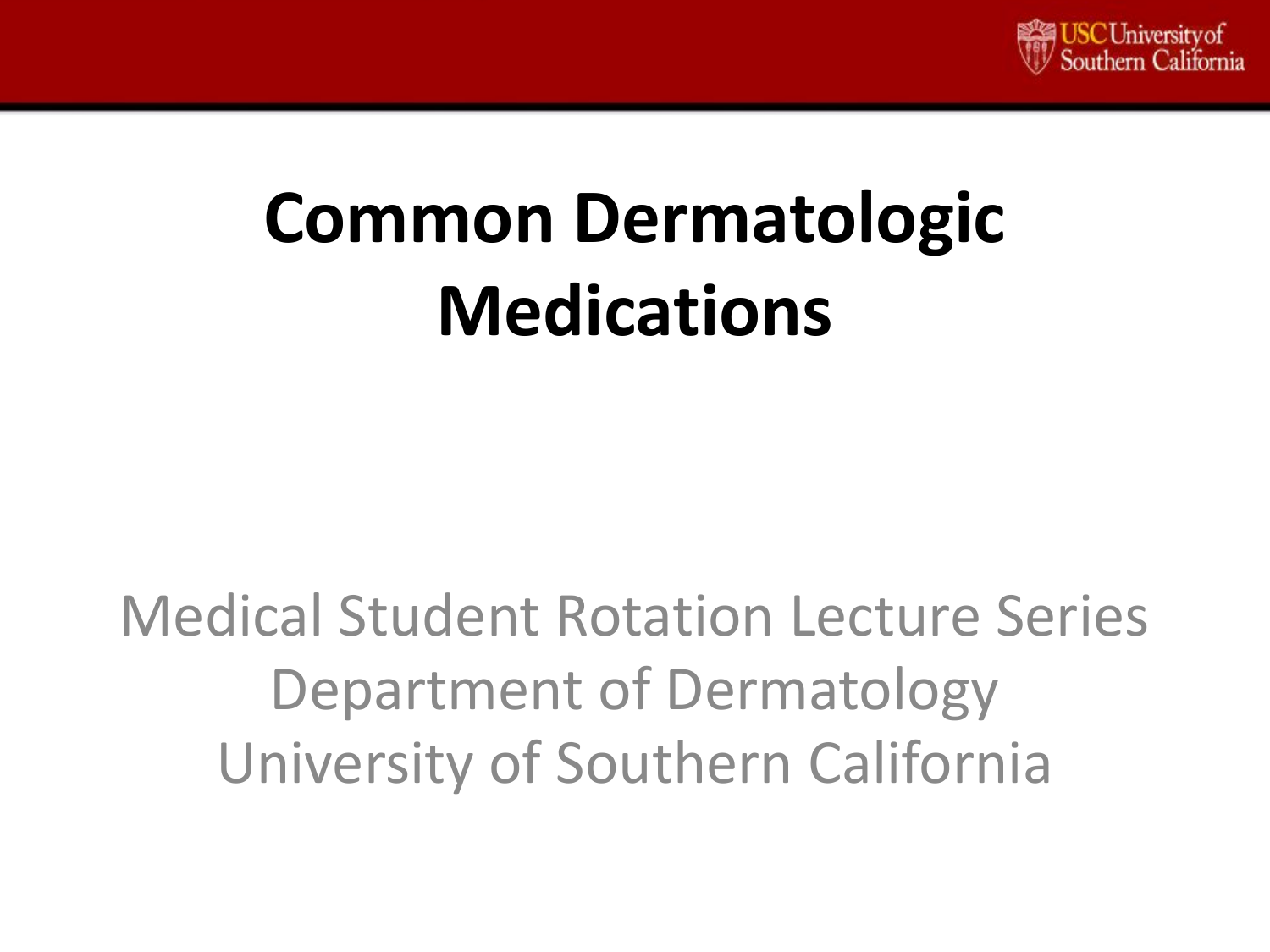# Medication Classes



- Topical
	- Papulosquamous disorders (e.g. psoriasis. lichen planus)
	- Atopic Dermatitis
	- Acne/Rosacea
	- Skin Cancer
- Systemic
	- Papulosquamous disorders (e.g. psoriasis, lichen planus)
	- Atopic Dermatitis
	- CTD (dermatomyositis, lupus, scleroderma/morphea)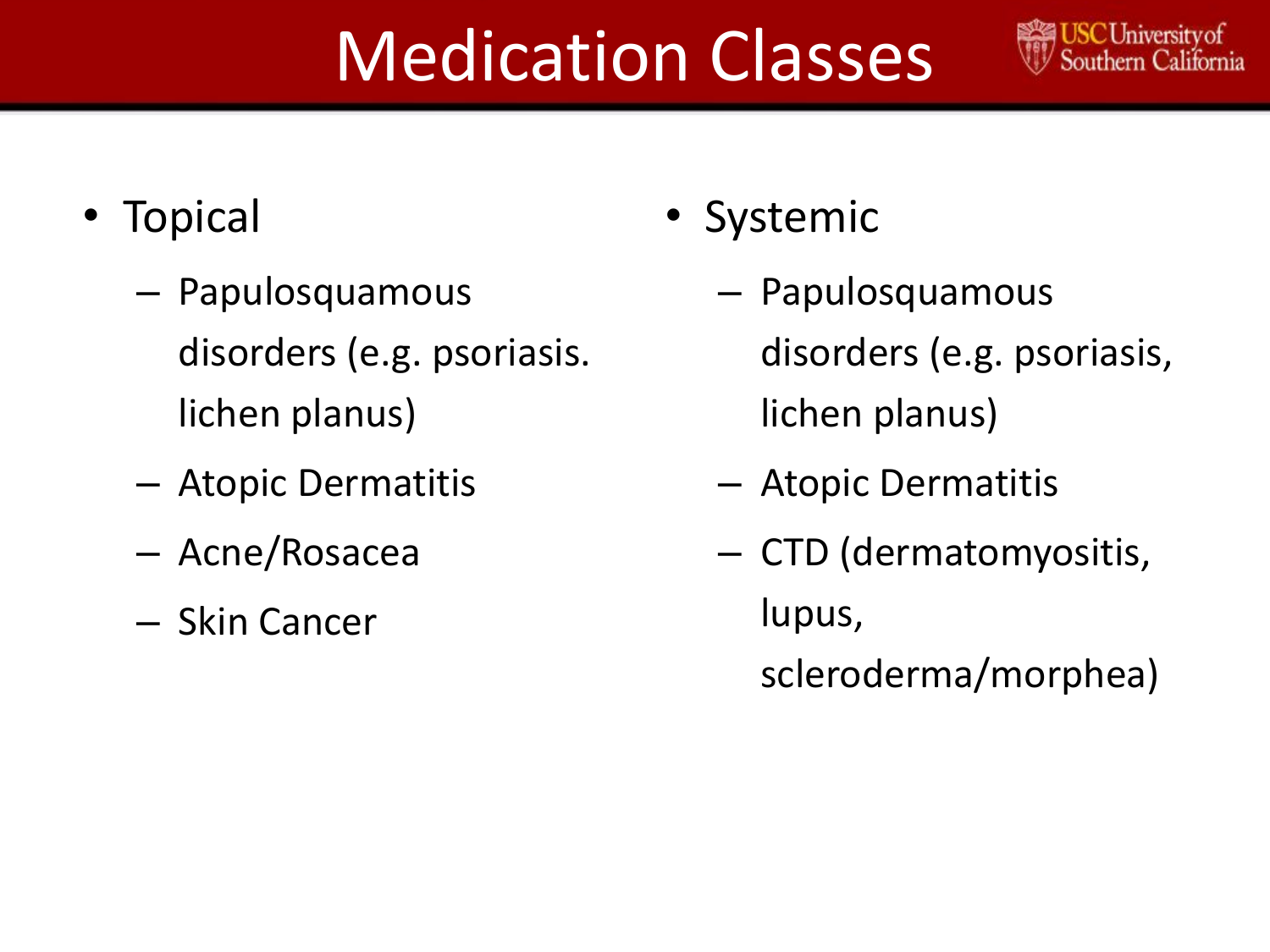

| <b>BRAND NAME</b>                       | <b>GENERIC NAME</b>        |
|-----------------------------------------|----------------------------|
| <b>CLASS 1 - Superpotent</b>            |                            |
| Clobex Lotion/Spray/Shampoo, 0.05%      | Clobetasol propionate      |
| Cormax Cream/Solution, 0.05%            | Clobetasol propionate      |
| Diprolene Gel/Ointment, 0.05%           | Betamethasone dipropionate |
|                                         |                            |
| Olux Foam, 0.05%                        | Clobetasol propionate      |
| Psorcon Ointment, 0.05%                 | Diflorasone diacetate      |
| Temovate Cream/Ointment/Solution, 0.05% | Clobetasol propionate      |
| Ultravate Cream/Ointment, 0.05%         | Halobetasol propionate     |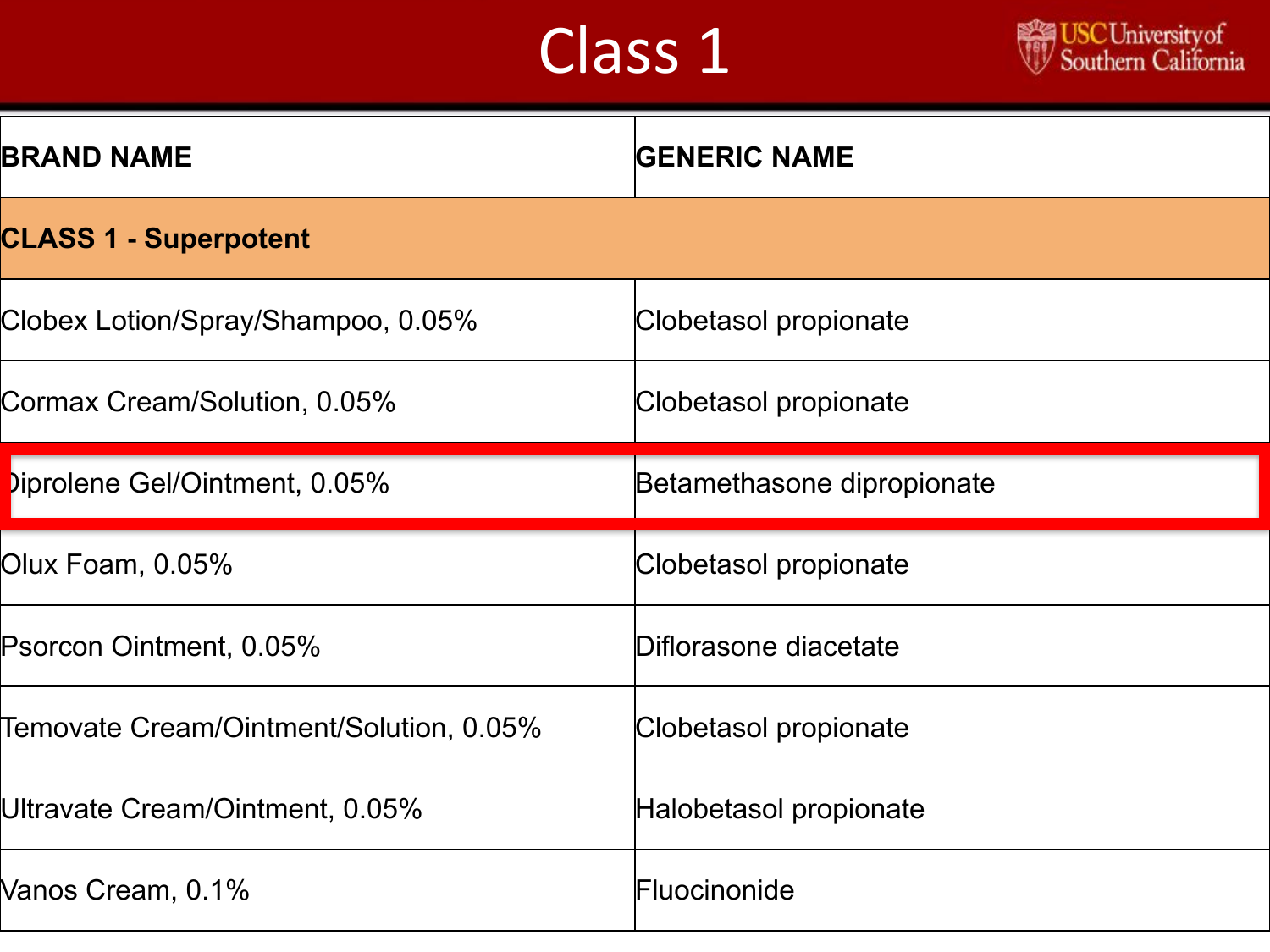#### Class<sub>2</sub>



| <b>CLASS 2 - Potent</b>                              |                                              |
|------------------------------------------------------|----------------------------------------------|
| Cyclocort Ointment, 0.1%                             | Amcinonide                                   |
| Diprolene Cream AF, 0.05%                            | Betamethasone dipropionate                   |
| Diprosone Ointment, 0.05%                            | Betamethasone dipropionate                   |
| Elocon Ointment, 0.1%                                | Mometasone furoate                           |
| Florone Ointment, 0.05%                              | Diflorasone diacetate                        |
| Halog Ointment/Cream, 0.1%                           | Halcinonide                                  |
| Lidex Cream/Gel/Ointment, 0.05%                      | Fluocinonide                                 |
|                                                      |                                              |
|                                                      | Diflorasone diacetate                        |
| Maxiflor Ointment, 0.05%<br>Maxivate Ointment, 0.05% | Betamethasone dipropionate                   |
| Psorcon Cream 0.05%                                  | Diflorasone diacetate                        |
| Taclonex Ointment, .064%                             | Betamethasone dipropionate and calcipotriene |
| Topicort Cream/Ointment, 0.25%                       | Desoximetasone                               |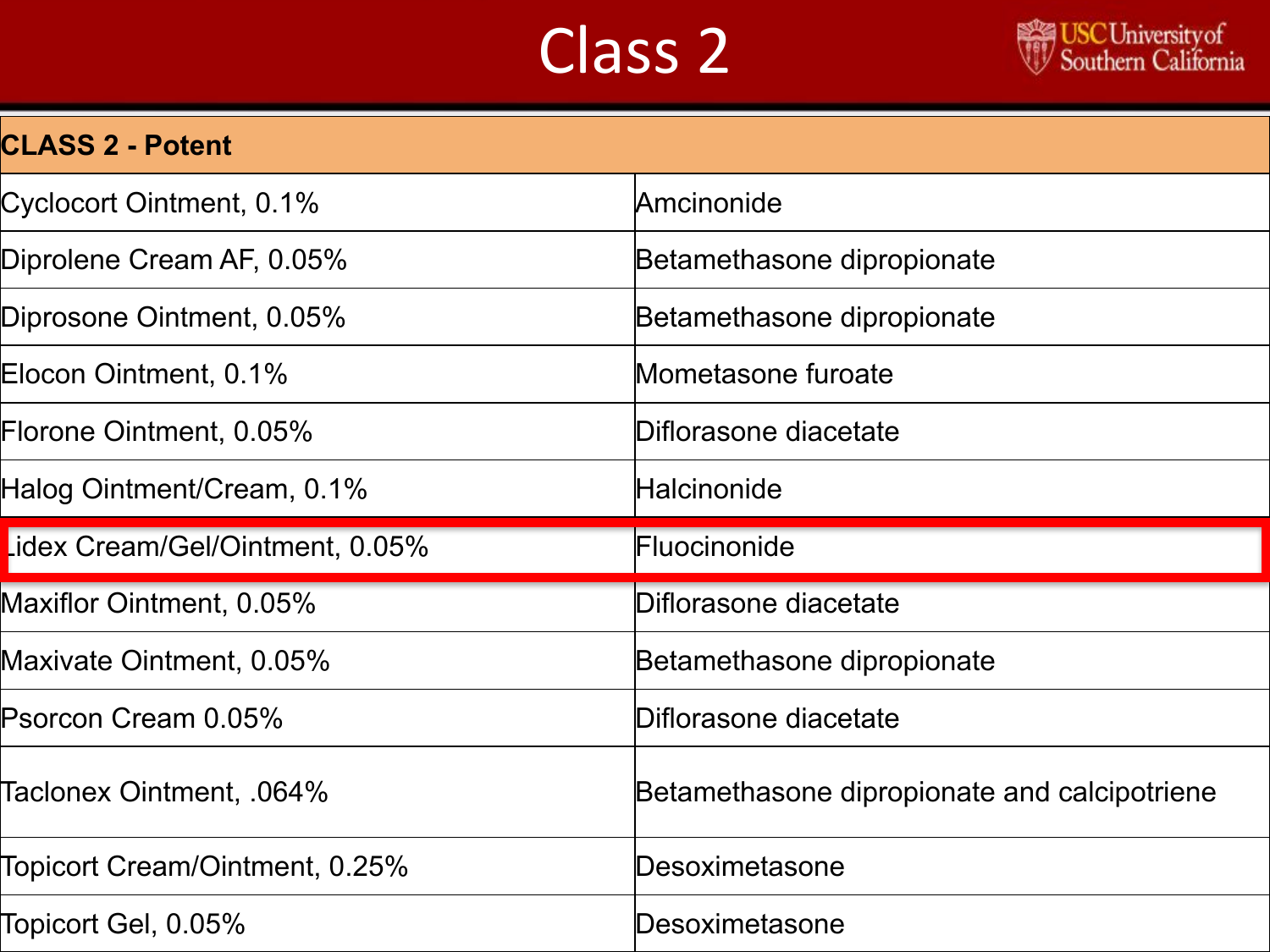

| <b>CLASS 3 - Upper Mid-Strength</b> |                            |  |
|-------------------------------------|----------------------------|--|
| Aristocort A Ointment, 0.1%         | Triamcinolone acetonide    |  |
| Cutivate Ointment, 0.005%           | Fluticasone propionate     |  |
| Cyclocort Cream/Lotion, 0.1%        | Amcinonide                 |  |
| Diprosone Cream, 0.05%              | Betamethasone dipropionate |  |
| Florone Cream, 0.05%                | Diflorasone diacetate      |  |
| Lidex-E Cream, 0.05%                | Fluocinonide               |  |
| Luxiq Foam, 0.12%                   | Betamethasone valerate     |  |
| Maxiflor Cream, 0.05%               | Diflorasone diacetate      |  |
| Maxivate Cream/Lotion, 0.05%        | Betamethasone dipropionate |  |
| Topicort Cream, 0.05%               | Desoximetasone             |  |
| Valisone Ointment, 0.1%             | Betamethasone valerate     |  |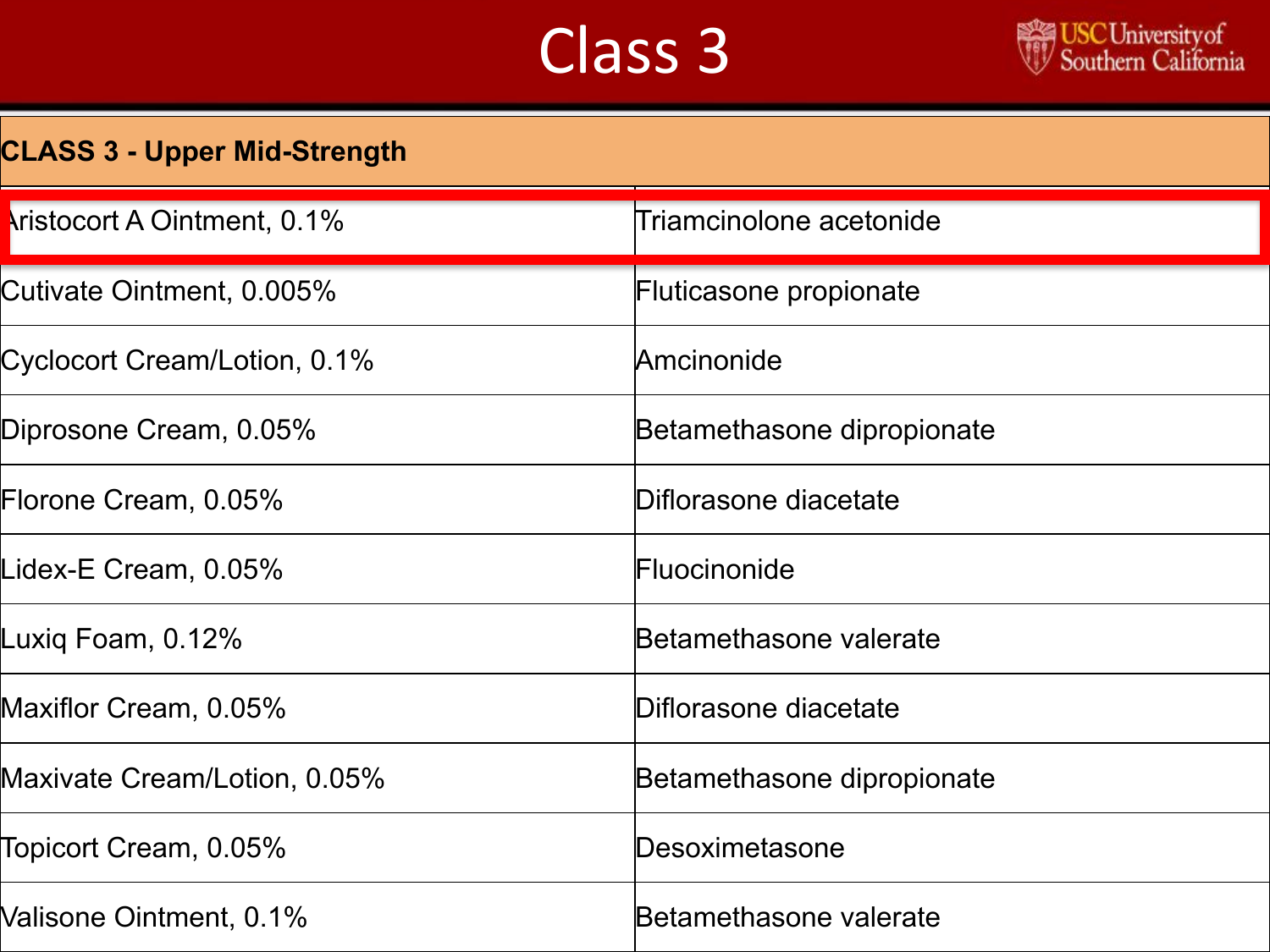

|  | <b>CLASS 4 - Mid-Strength</b> |
|--|-------------------------------|
|--|-------------------------------|

| ristocort Cream, 0.1%              | Triamcinolone acetonide |
|------------------------------------|-------------------------|
| Cordran Ointment, 0.05%            | Flurandrenolide         |
| Elocon Cream, 0.1%                 | Mometasone furoate      |
| Kenalog Cream/Ointment/Spray, 0.1% | Triamcinolone acetonide |
| Synalar Ointment, 0.025%           | Fluocinolone acetonide  |
| Uticort Gel, 0.025%                | Betamethasone benzoate  |
| Vestcort Ointment, 0.2%            | Hydrocortisone valerate |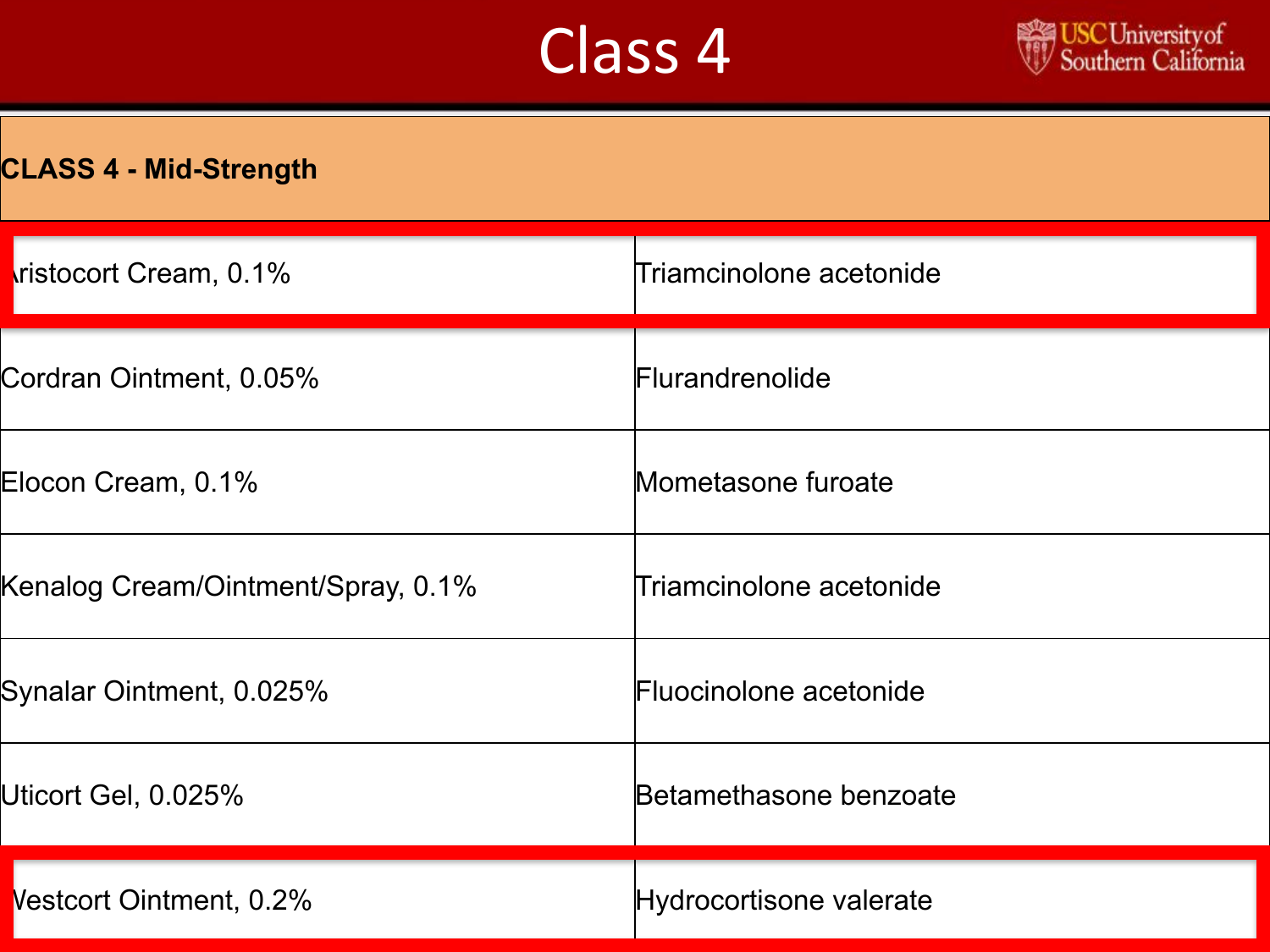

| <b>CLASS 5 - Lower Mid-Strength</b> |                            |
|-------------------------------------|----------------------------|
| Cordran Cream/Lotion/Tape, 0.05%    | <b>Flurandrenolide</b>     |
| Cutivate Cream, 0.05%               | Fluticasone propionate     |
| DermAtop Cream, 0.1%                | Prednicarbate              |
| DesOwen Ointment, 0.05%             | <b>Desonide</b>            |
| Diprosone Lotion, 0.05%             | Betamethasone dipropionate |
| Kenalog Lotion, 0.1%                | Triamcinolone acetonide    |
| Locoid Cream, 0.1%                  | Hydrocortisone             |
| Pandel Cream 0.1%                   | Hydrocortisone             |
| Synalar Cream, 0.025%               | Fluocinolone acetonide     |
| Uticort Cream/Lotion, 0.025%        | Betamethasone benzoate     |
| Valisone Cream/Ointment, 0.1%       | Betamethasone valerate     |
| Westcort Cream, 0.2%                | Hydrocortisone valerate    |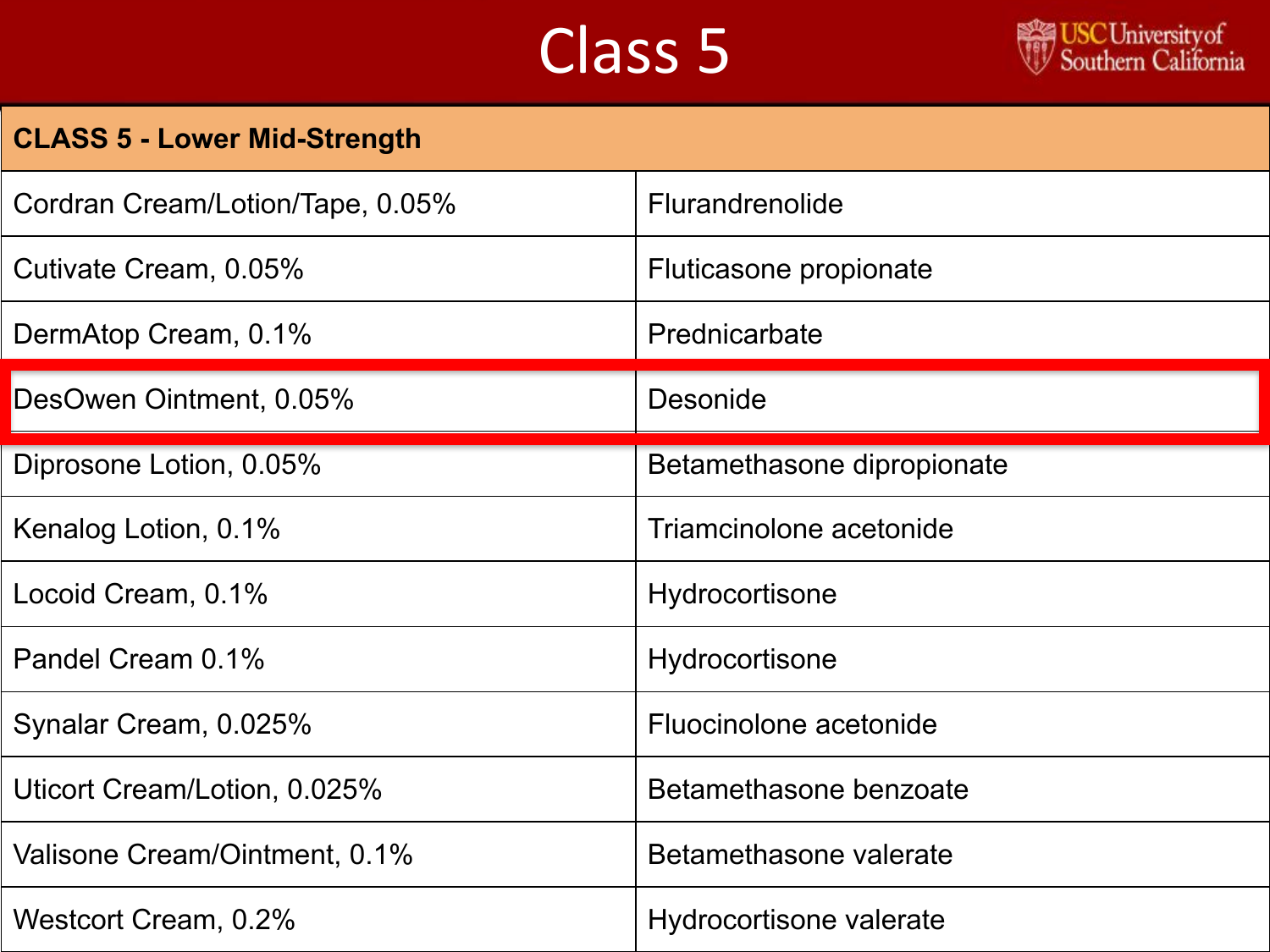## Class 6 & 7



| <b>CLASS 6 - Mild</b> |
|-----------------------|
|-----------------------|

| Aclovate Cream/Ointment, 0.05%     | Alclometasone dipropionate |
|------------------------------------|----------------------------|
| <b>Perma-Smoothe/FS Oil, 0.01%</b> | Fluocinolone acetonide     |
| DesOwen Cream, 0.05%               | Desonide                   |
| Synalar Cream/Solution, 0.01%      | Fluocinolone acetonide     |
|                                    |                            |
| ridesilon Cream, 0.05%             | Desonide                   |
| Valisone Lotion, 0.1%              | Betamethasone valerate     |
| <b>CLASS 7 - Least Potent</b>      |                            |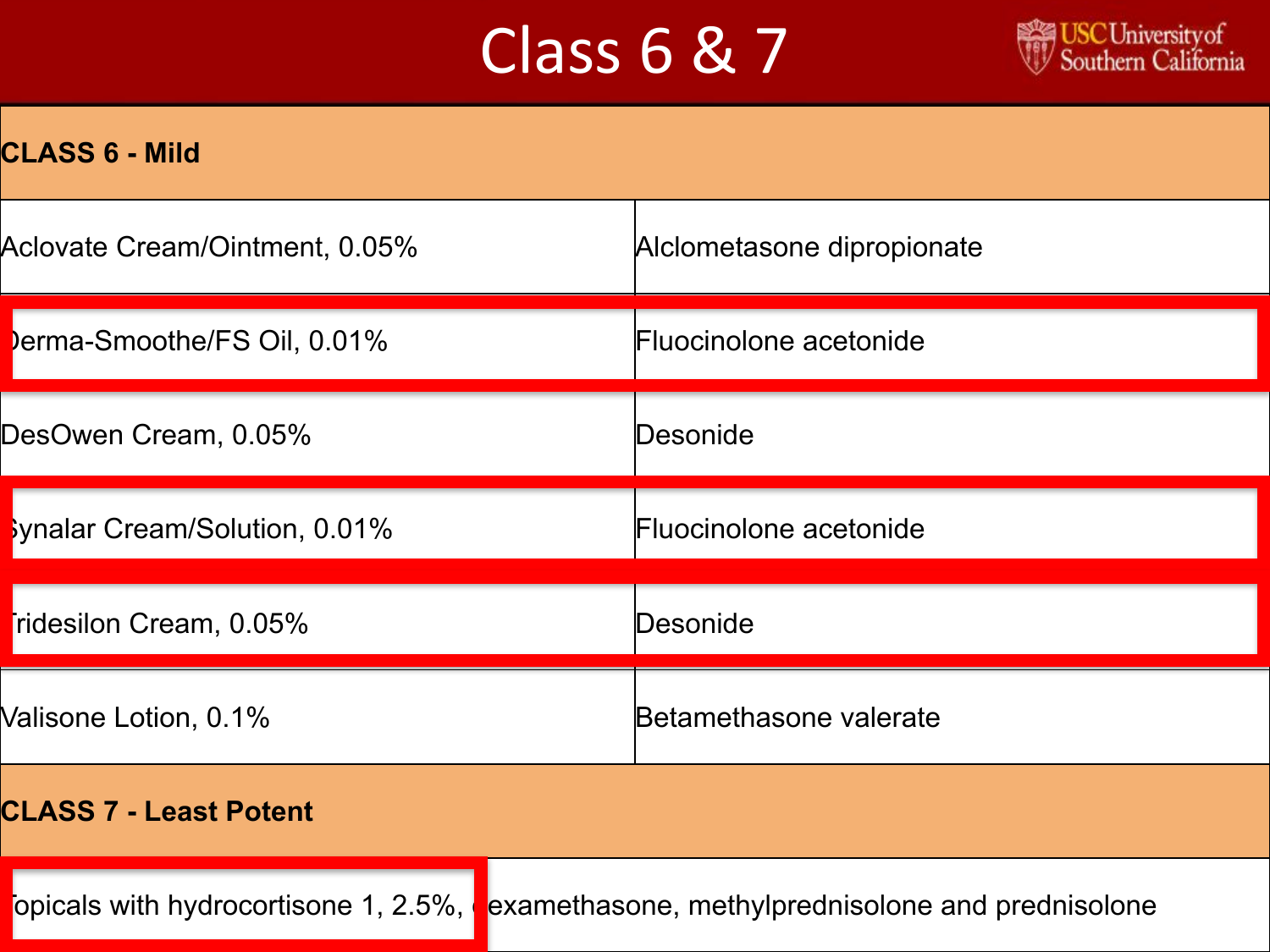# 2 Components



- Active compound
	- The medicine (e.g. clobetasol, triamcinolone)

- Vehicle
	- Delivers the medicine
	- Determines rate of absorption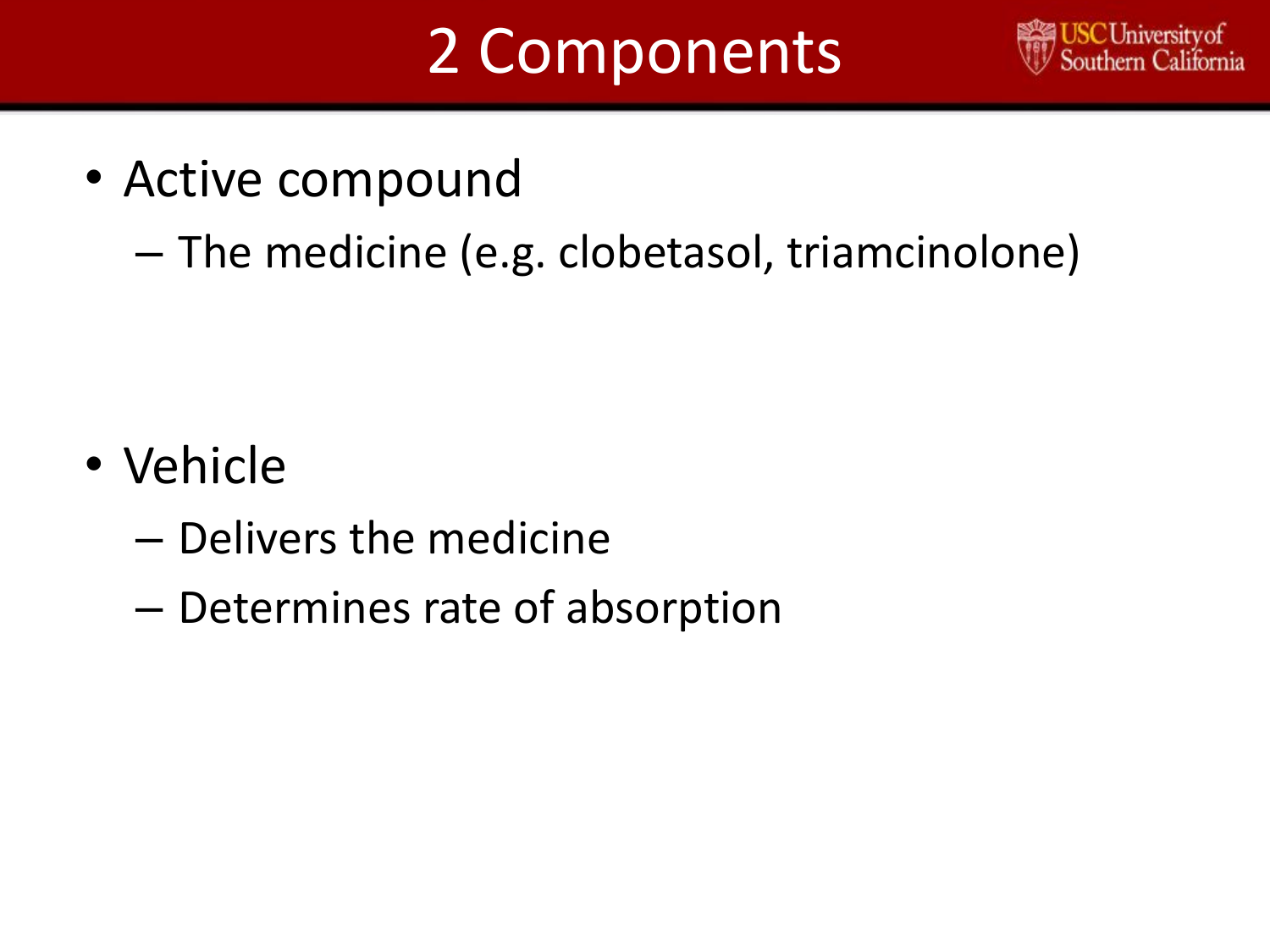## Percutaneous Absorption WSCUniversity of



Characteristics of the patient/skin

- Patient age
	- Suboptimal skin barrier function in neonates, especially if premature (see Table 129.7 (2)
- . Diseases, physical injuries or chemical exposures that disrupt skin barrier function (e.g. Netherton syndrome)
- A thicker stratum corneum decreases absorption
- Skin hydration and/or occlusion increase absorption (e.g. in a skin fold)
- Anatomic location (approximate ratio of absorption compared to the forearm)
	- Higher absorption: scrotum (40), face (10), axilla (4), scalp (3)
	- Intermediate absorption: trunk (1.5), arm (1)
	- Lower absorption: palm (0.8), ankle (0.4), sole (0.1)

Properties of the medication/its application

- Drug/prodrug properties that increase absorption
	- Smaller molecular size and/or lower frictional coefficient
	- Increased lipophilicity
	- Increased concentration and/or solubility
- Vehicle composition
- Application under occlusion increases absorption (e.g. ointment, occlusive dressing)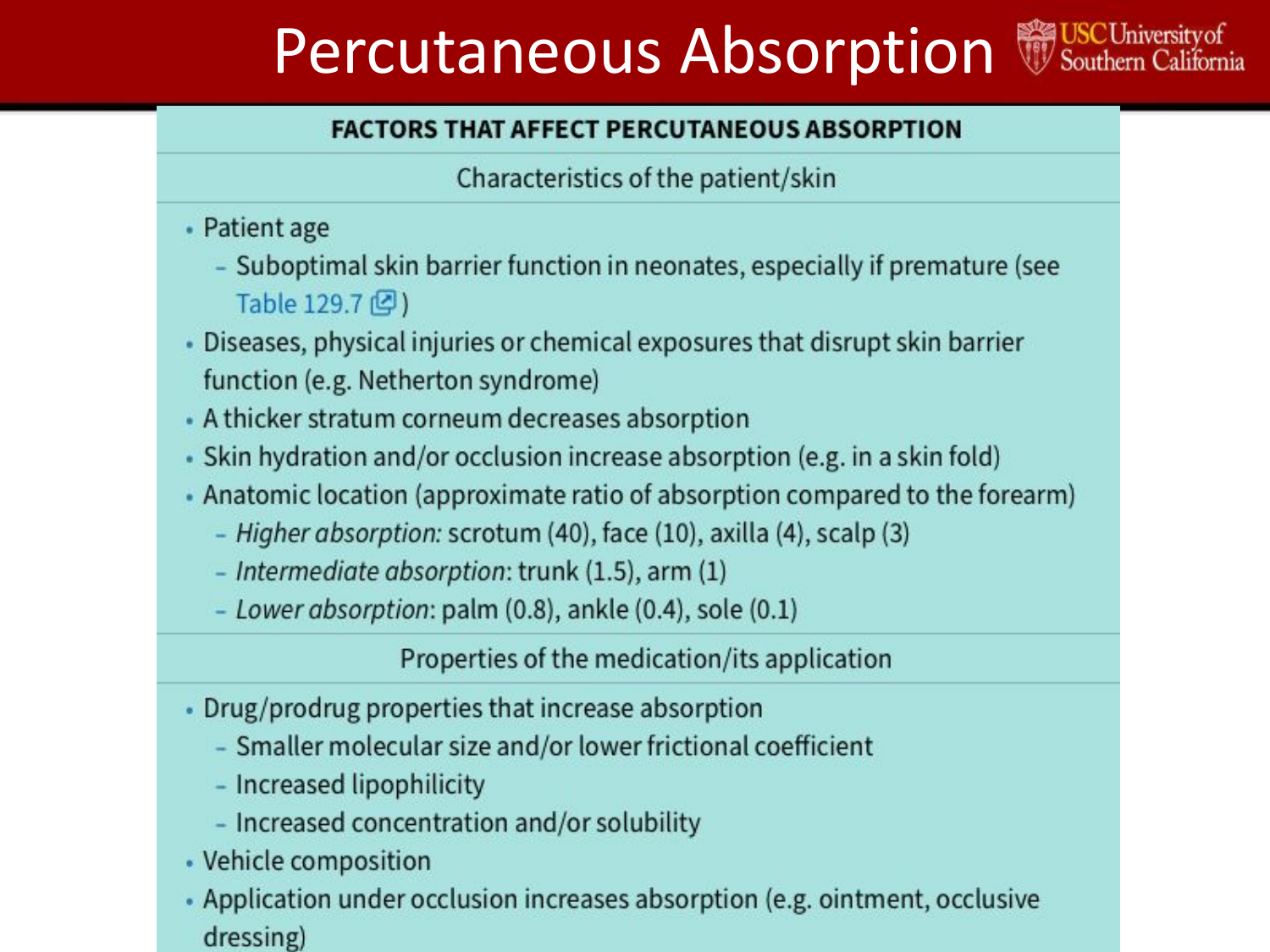# Active Compound - Potency South

Increasing trengtl

- Clobetasol 0.05% (I)
- Fluocinonide 0.05% (II)
- Triamcinolone 0.1% (IV)
- Westcort 0.1% (V) not fluorinated
- Hydrocortisone 2.5% (VII)
- Hydrocortisone 1% OTC

#### **Concentration has nothing to do with potency**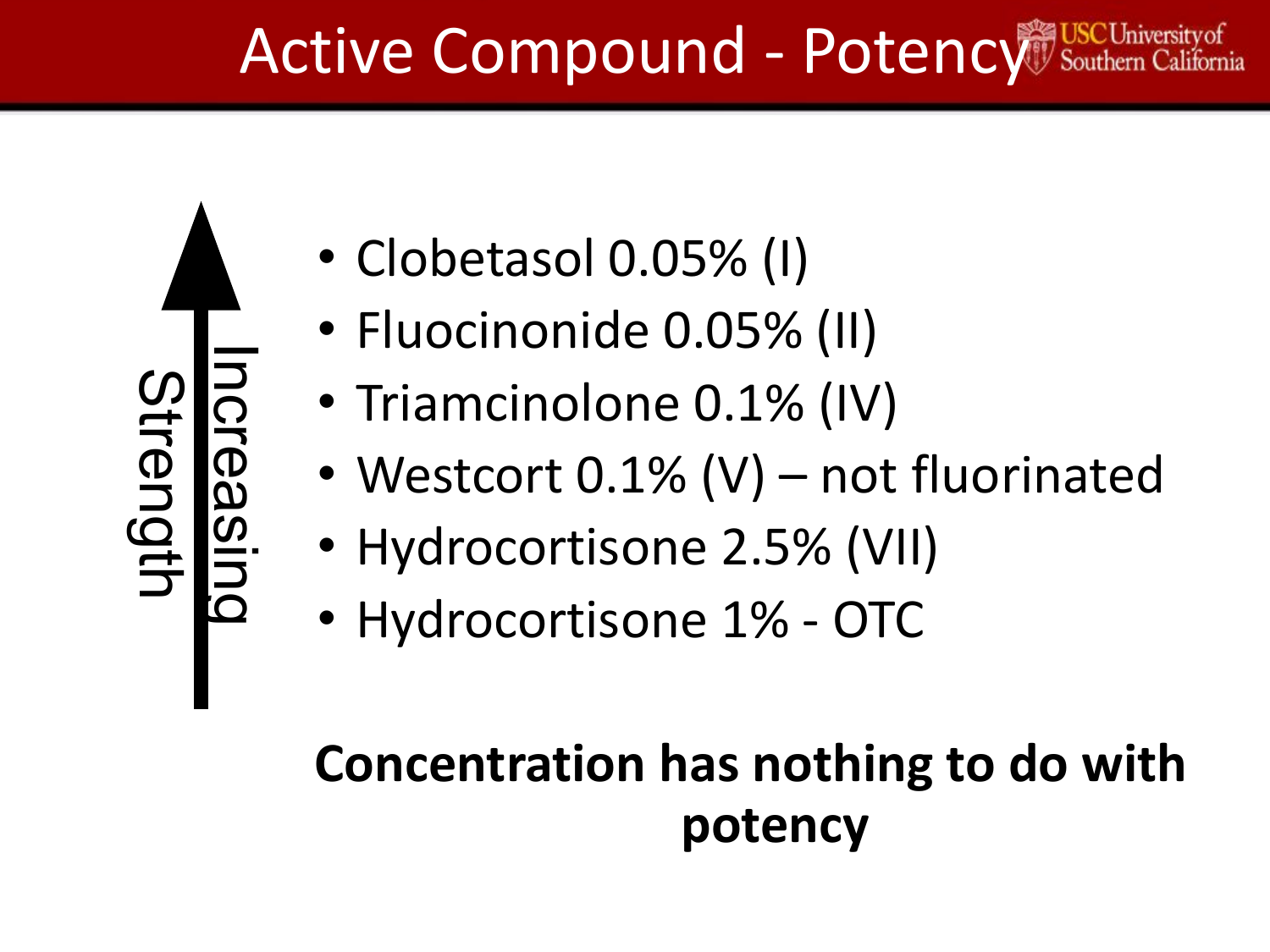# Active Compound Rules

- **• Use the least potent topical steroid necessary for the shortest duration possible**
- Use a ladder approach
- All BID dosing
	- Can step-down to Qday dosing at patient improves
- Consider area of treatment
	- Never use anything stronger than class IV on the face/groin/axilla
	- Percutaneous absorption: Nail << palm/sole < trunk/extremities < face/scalp << scrotum
- Should never be used more than 3 weeks continuously
	- Use steroid-sparing agents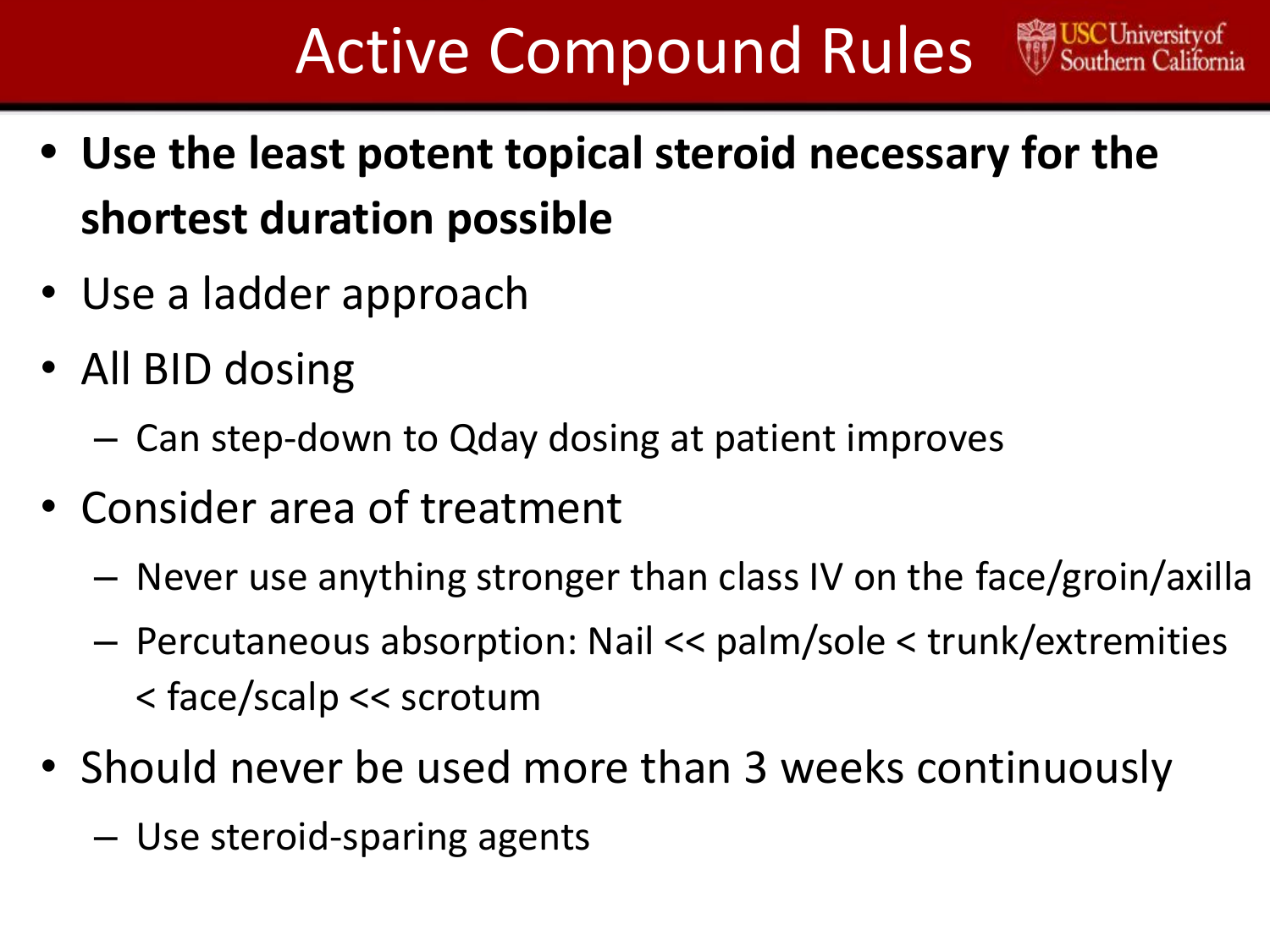# Vehicle



- Solution alcohol
	- Most useful on hair-bearing areas
- Gel cellulose with alcohol/acetone
	- Greaseless
- Lotion oil in water
- Cream oil in water emulsion
	- $-$  Have preservatives  $\rightarrow$  irritating
- Ointment water in oil emulsion
	- Greasy

Drying

– Many are preservative free

• Others: Foam, spray, oil, shampoo, paste, tape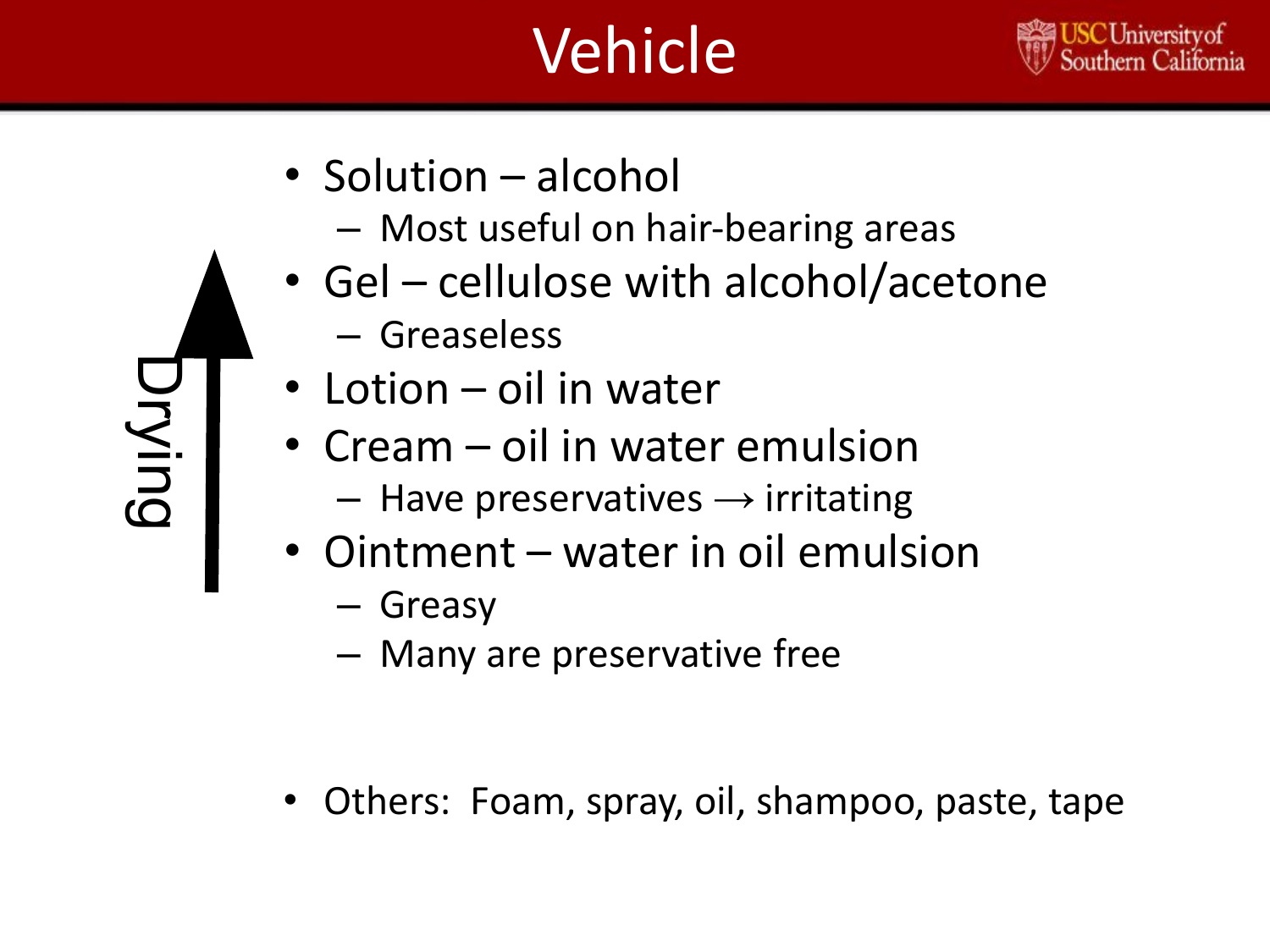# Vehicle Rules



- If wet  $\rightarrow$  use a drying vehicle
- If dry  $\rightarrow$  use a moisturizing vehicle
	- $-$  \*\*\* Give the patient something that they will actually use
- Can occlude the medicine with saran wrap to increase the absorption and potency
- Ointments are inherently occlusive
	- More potent than corresponding creams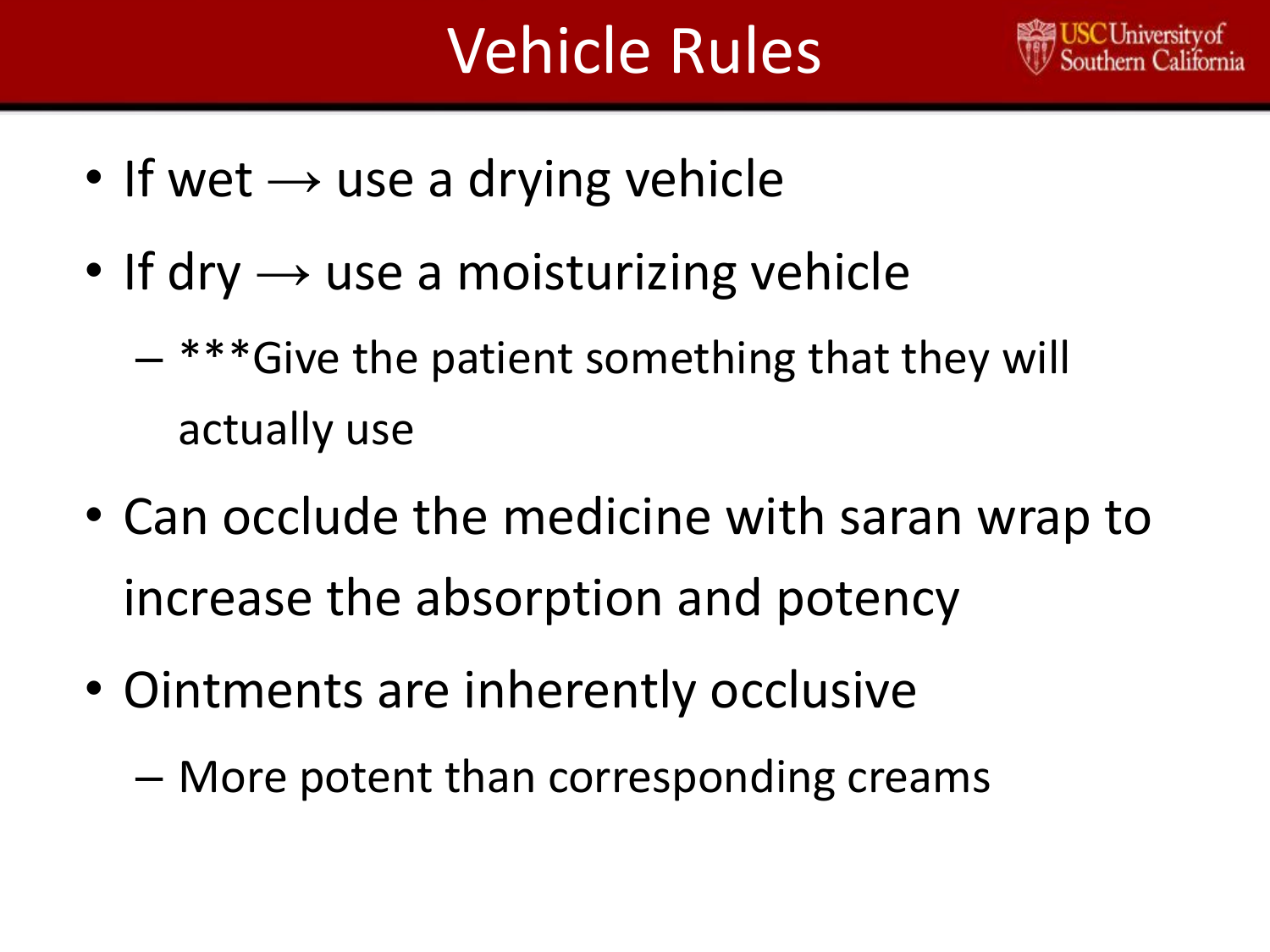# How Much to Use

**Chiversity of** Southern California

- **• FTU** = ointment from 5mm-diameter nozzle that stretches from distal crease to tip of finger  $= 0.5$  g
- Approx **20g for entire body** → 250 g/week if used BID
- 1 lb = 454 g
- 0.25g =  $\frac{1}{2}$  FTU = 1 flat palm = **1% BSA**
- **• 1 FTU = 2% BSA**

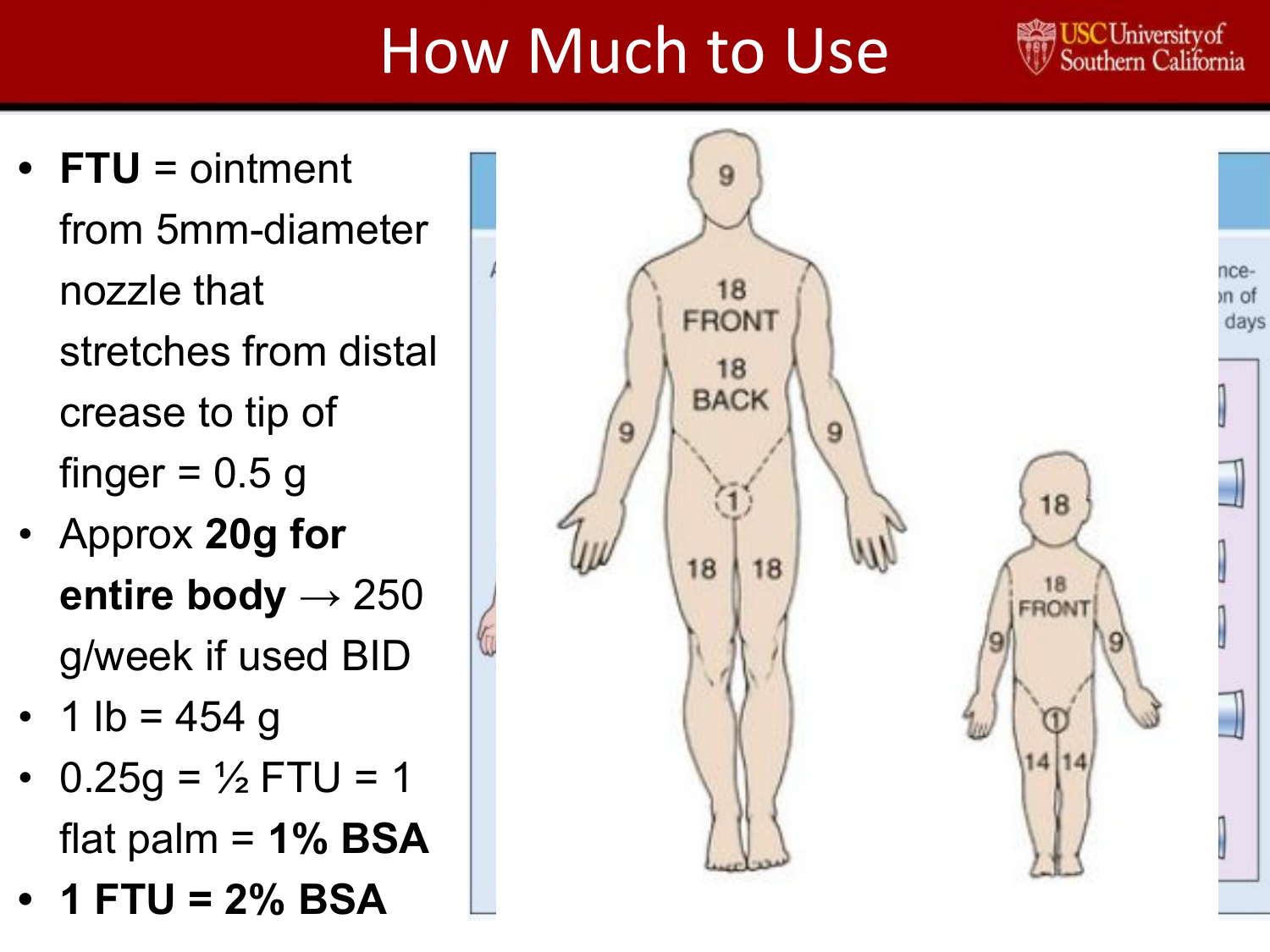## How Much to Use

USC University of<br>Southern California

| <b>Anatomical</b><br>area         | # of FTU<br>required<br>to cover | <b>Amount for</b><br>bid<br>application<br>(g) | <b>Amount for 1</b><br>week of bid<br>application (g) | <b>Amount for 4</b><br>weeks of bid<br>application (g) |
|-----------------------------------|----------------------------------|------------------------------------------------|-------------------------------------------------------|--------------------------------------------------------|
| Face and<br>neck                  | 2.5                              | 2.5                                            | 17.5                                                  | 70                                                     |
| Anterior or<br>posterior<br>trunk | $\overline{7}$                   | $\overline{7}$                                 | 49                                                    | 196                                                    |
| Arm                               | 3                                | 3                                              | 21                                                    | 84                                                     |
| Hand (both<br>sides)              | $\mathbf{1}$                     | $\mathbf{1}$                                   | 7                                                     | 28                                                     |
| Leg                               | 6                                | 6                                              | 42                                                    | 168                                                    |
| Foot                              | $\overline{2}$                   | $\overline{2}$                                 | 14                                                    | 56                                                     |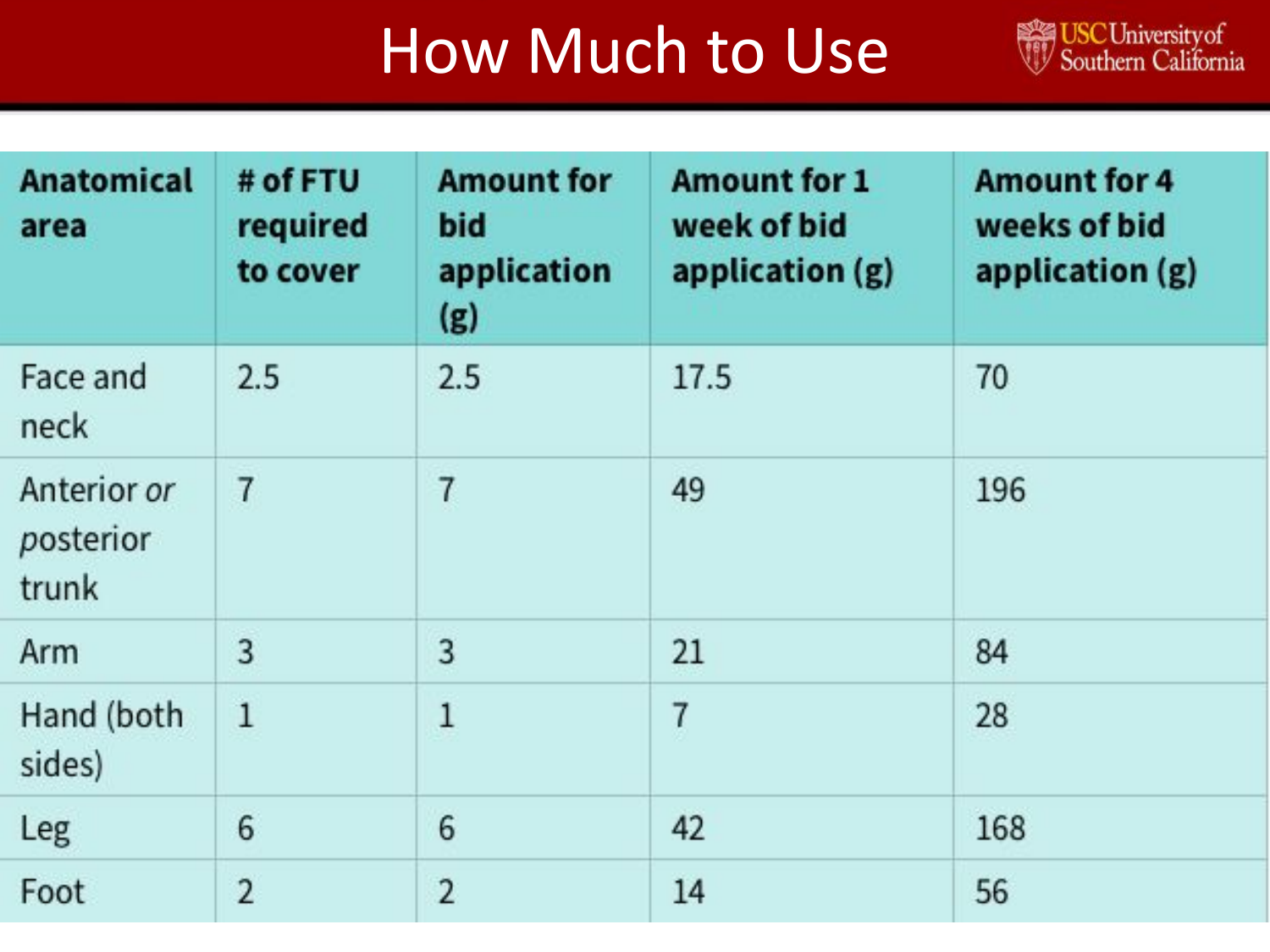# Children



- Lower potency topical CS recommended
- Cutivate = Fluticasone propionate (V) – Safe in > 3 months of age for 4 weeks
- Avoid Group I/II in pre-pubertal children
- Use only group VI/VII in diaper area for 3-10 days
- Monitor growth parameters in children on chronic topical steroids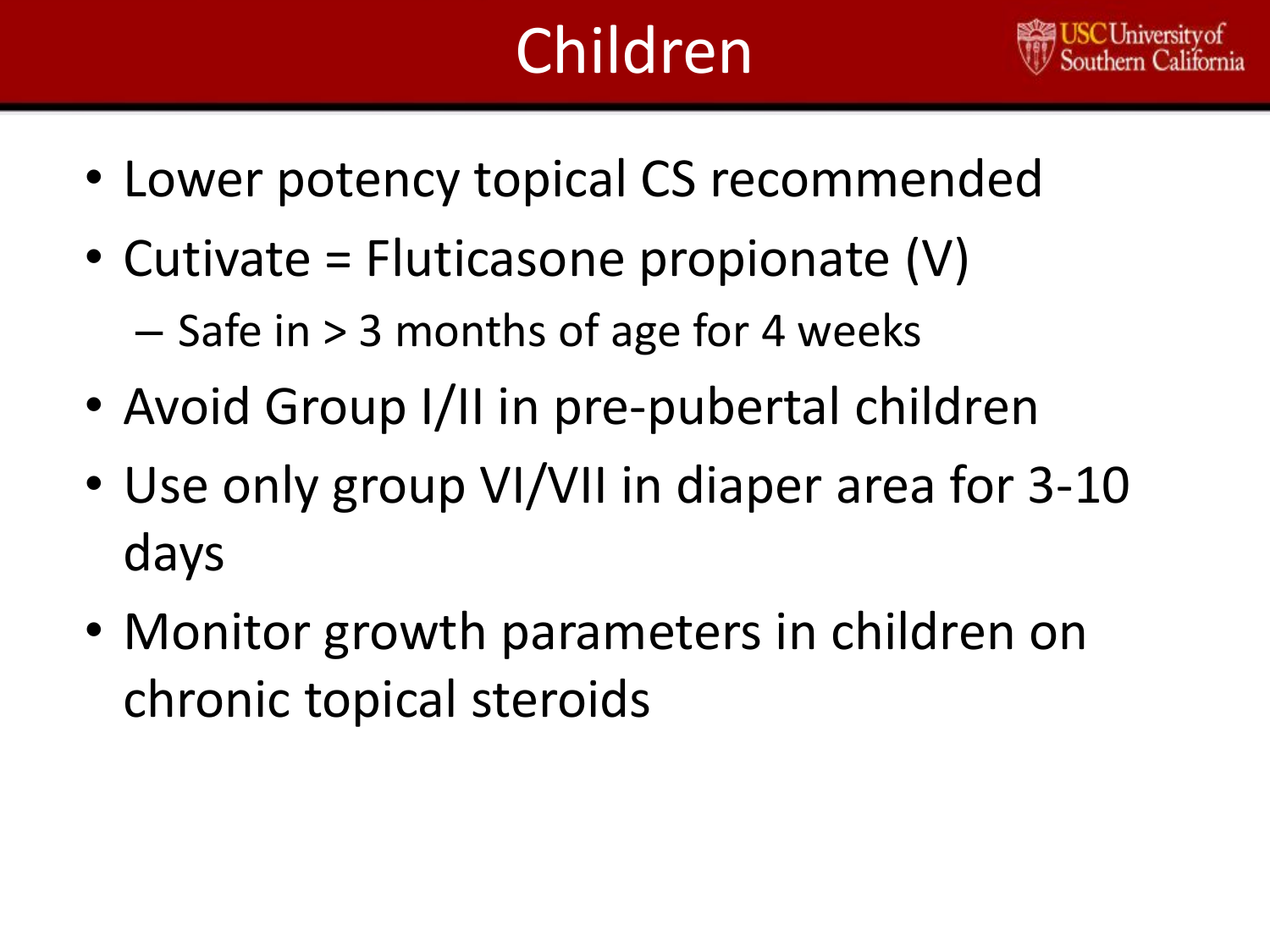# Adverse Effects



- Used for 30 years with excellent safety record
- Common
	- **– Skin atrophy, striae, telangiectasias**
	- Rosacea/Perioral dermatitis/Acne/Folliculitis
	- Tachyphylaxis, Rebound
	- Hypopigmenation
- Less common
	- Allergic contact dermatitis
	- Impaired wound healing
	- Tinea/scabies incognito
	- Glaucoma, cataracts
	- Hypertrichosis
- Systemic absorption  $\rightarrow$  HPA axis suppression
	- 1/3 of psoriatic w/ > 30% BSA involvement
	- $1/3$  of atopics w/ > 20% BSA involvement: decreased barrier function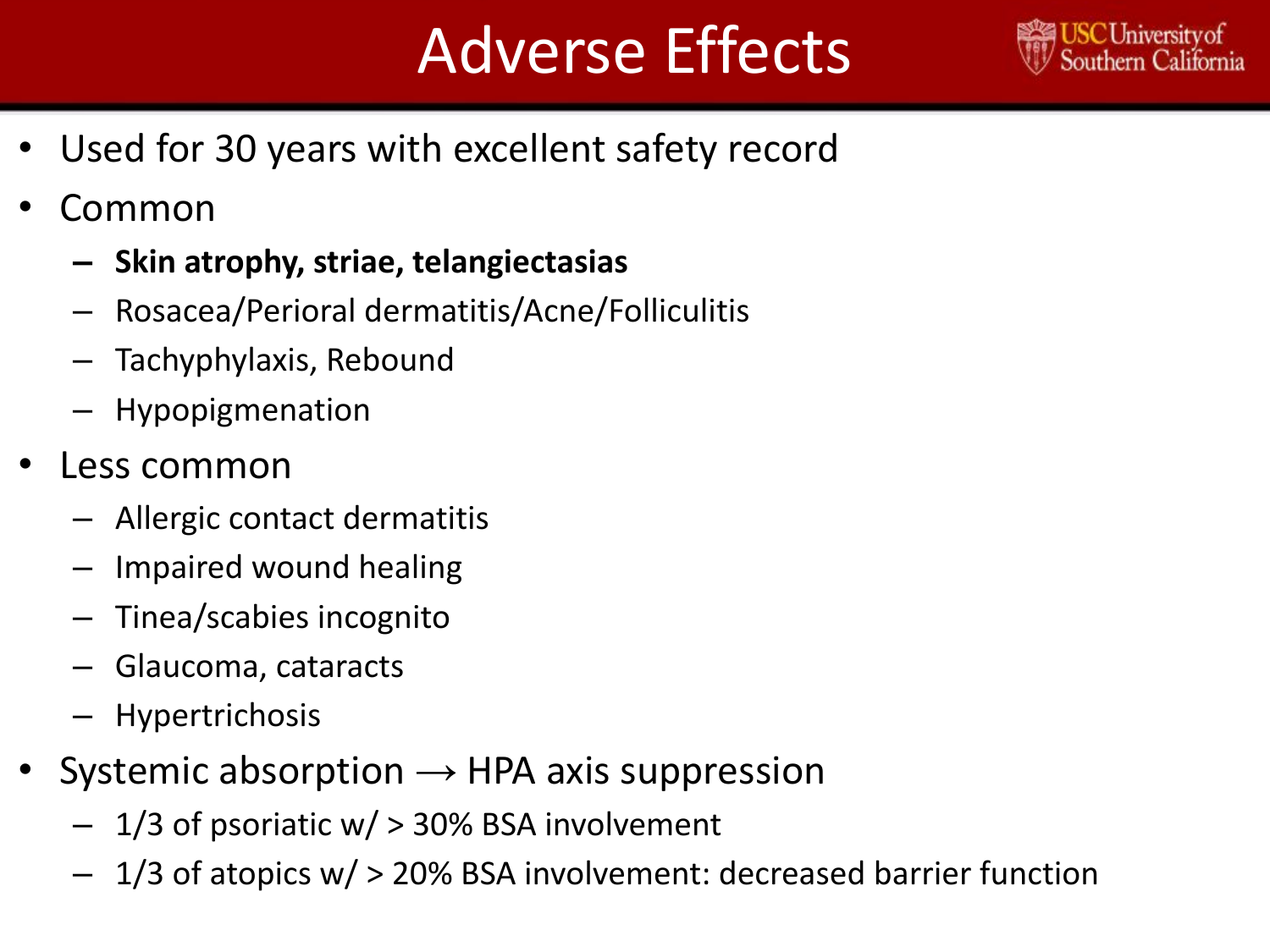# Topical Calcineurin Inhibitors Souther

ELIDEL.

- **• Tacrolimus 0.1% or 0.03% ointment (Protopic); 0.03% is used in pediatric population**
- **• Pimecrolimus 1% cream (Elidel)**
- Indications: atopic dermatitis, psoriasis, vitiligo, seb derm, perioral dermatitis Protopic  $100<sub>9</sub>$ 100g **Prntopic**
- Steroid-sparing agents
	- Avoid atrophy, striae, dyspigmentation
	- Used on face frequently
- Adverse effects: burning, stinging upon application
- Ointment >>> occlusive than cream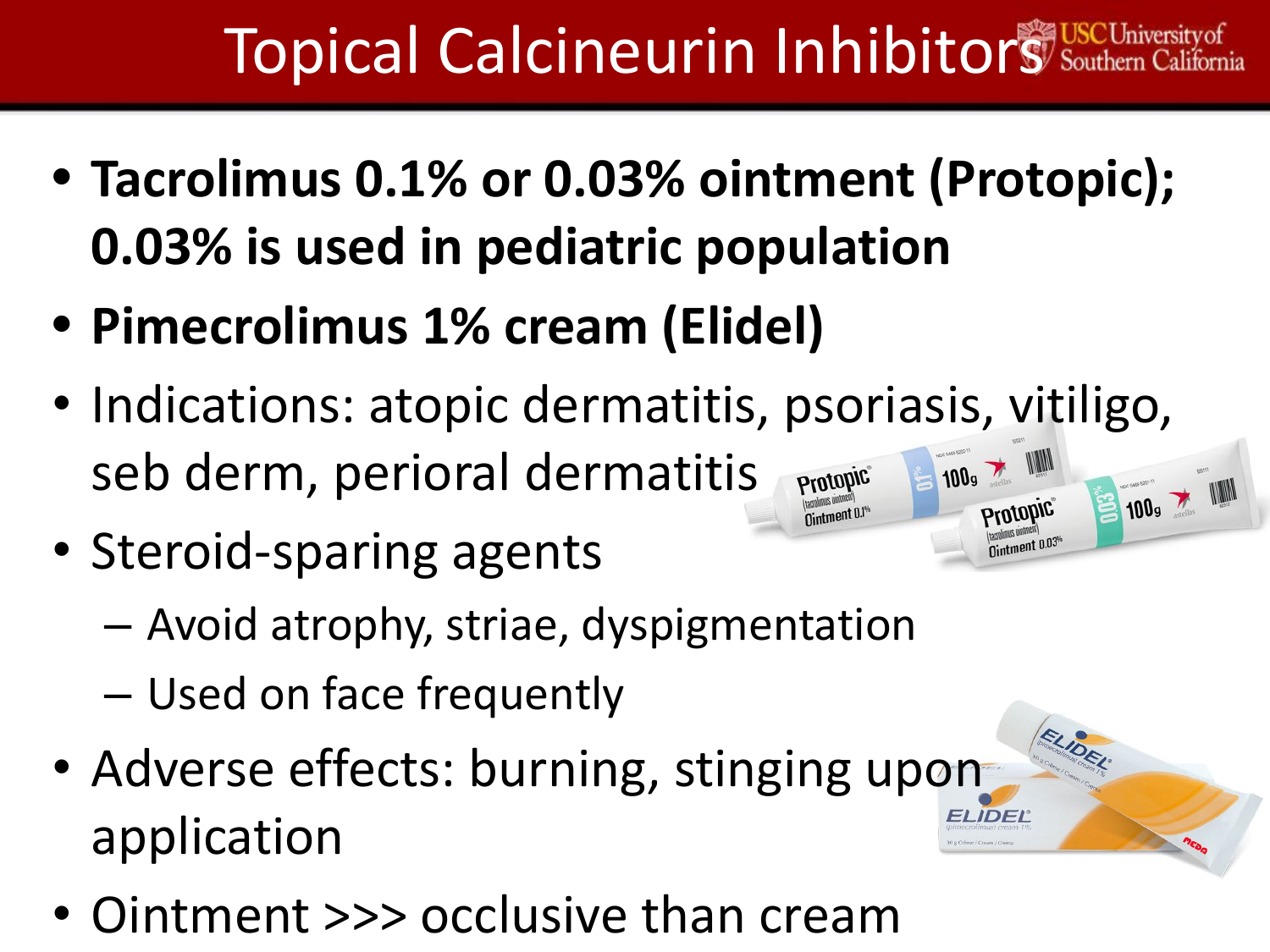# **Topical Vitamin D Analogues** South

#### **• Calcipotriene (Dovonex)**

- 0.005% cream, ointment
- Qday to BID



- Indication: psoriasis, vitili go, morphea
- Anti-inflammatory/anti-proliferative
- Inactivated by acidic pH
	- Don't use with ammonium lactate 12% lotion
- Degraded by UV light
	- Do not apply before phototherapy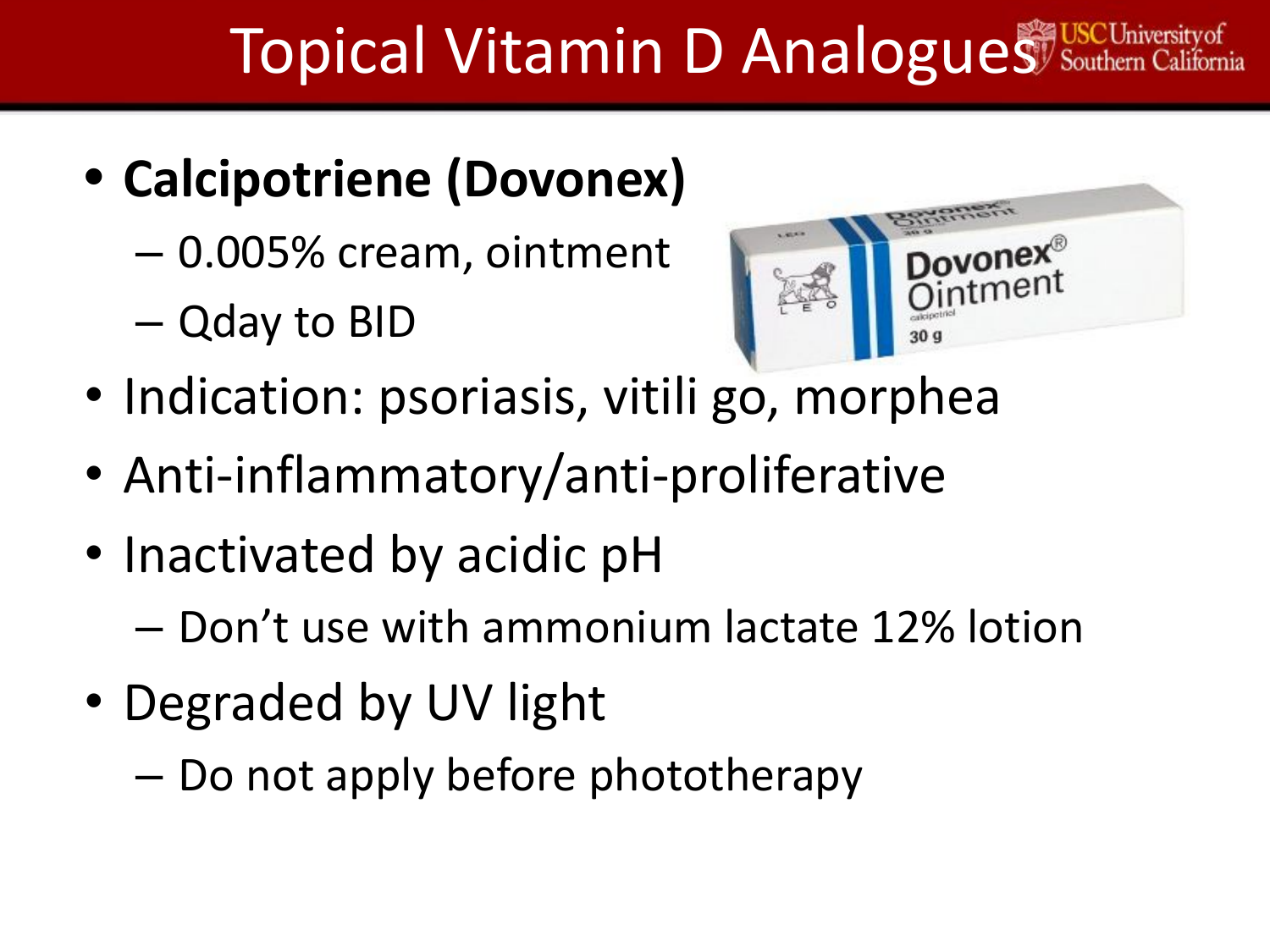# Topical Retinoids

USC University of<br>Southern California

| <b>Drug Name</b>          | <b>Adapalene</b>                                                                                                                                                                                                                                                                                                   | <b>Tretinoin</b>                    | <b>Tazarotene</b>                 |
|---------------------------|--------------------------------------------------------------------------------------------------------------------------------------------------------------------------------------------------------------------------------------------------------------------------------------------------------------------|-------------------------------------|-----------------------------------|
| Indication(s)             | Acne, hyperpigmentation, photo-aging                                                                                                                                                                                                                                                                               |                                     |                                   |
| <b>Dosing</b>             | Qday<br>0.1, 0.3% crm, gel                                                                                                                                                                                                                                                                                         | <b>QHS</b><br>0.025, 0.05. 0.1% crm | <b>QHS</b><br>0.05, 0.1% crm, gel |
| Labs/Monitoring           | None; monitor for compliance and A/E discussed below                                                                                                                                                                                                                                                               |                                     |                                   |
| <b>Adverse Effects</b>    | Dryness, redness, peeling, flaking, photosensitivity                                                                                                                                                                                                                                                               |                                     |                                   |
|                           | Least                                                                                                                                                                                                                                                                                                              | Moderate                            | Greatest                          |
| <b>Application notes:</b> | - Apply 10-15 minutes after washing face<br>- Apply pea-sized amount to entire face (not spot treatment)<br>When starting or increasing strength titrate dose: use Q3nights x 1<br>week, Q2nights x 1 week, then Qnight<br>- Use AM moisturizer with SPF 30+<br>- May use PM moisturizer 10-15 mins after applying |                                     |                                   |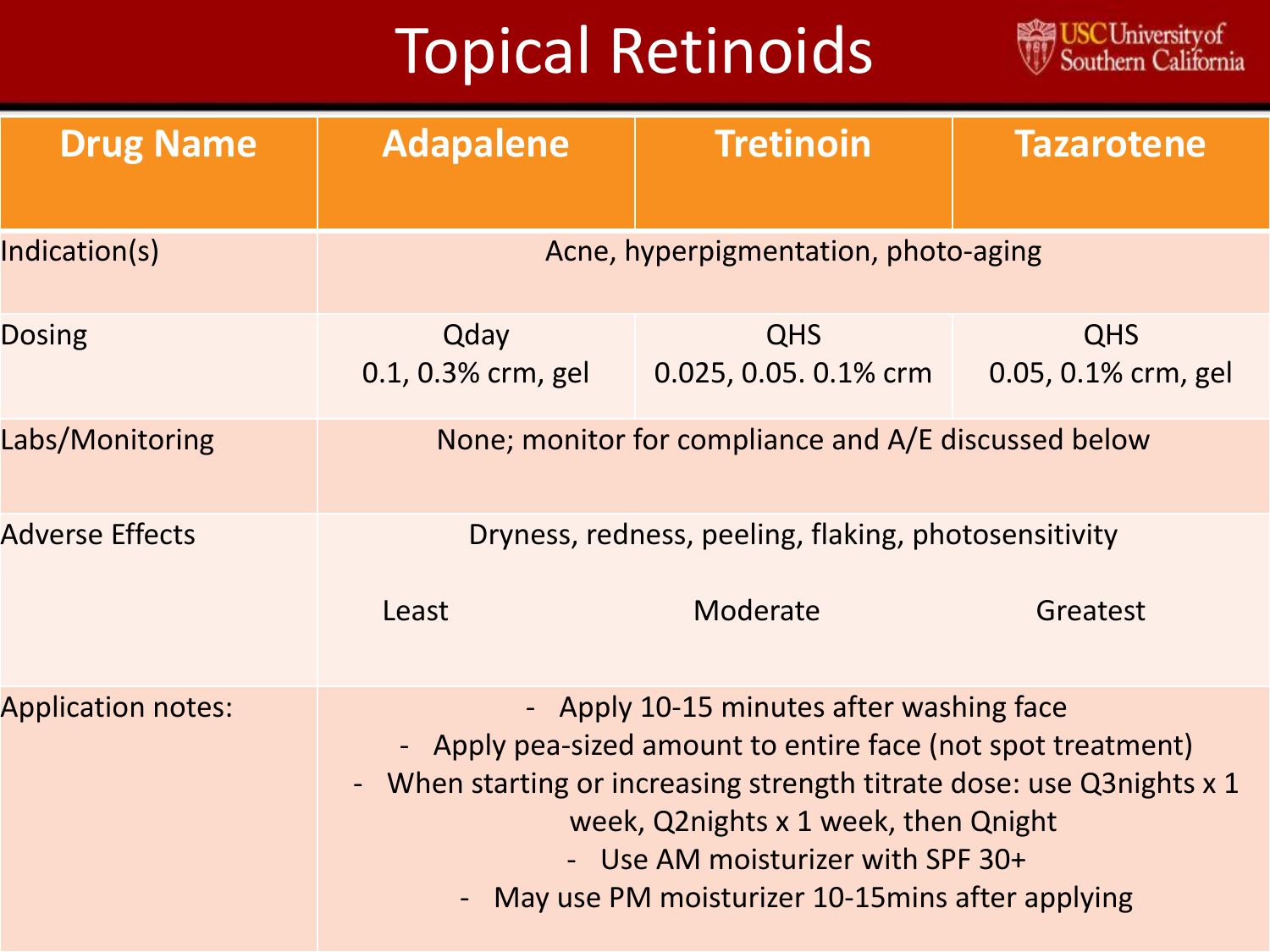# Topical Antibiotics



- Topical Clindamycin 1%
	- Gel, lotion, solution, pledgets Qday BID
	- Indications: Acne, folliculitis, HS
	- Resistance may develoop, prevent with concomitant use of BP
	- A/E: dryness, sensitivity, gram-negative folliculitis
- Topical Benzoyl peroxide 2.5-10% (OTC)
	- Cream, gel, foam, wash, lotion, pads Qday BID
	- Indications: Acne, folliculitis, HS
		- Washes are good for chest/back acne
	- A/E: dryness, irritation, esp when used with topical retinoid
		- Careful  $\rightarrow$  will BLEACH hair, linens, and clothing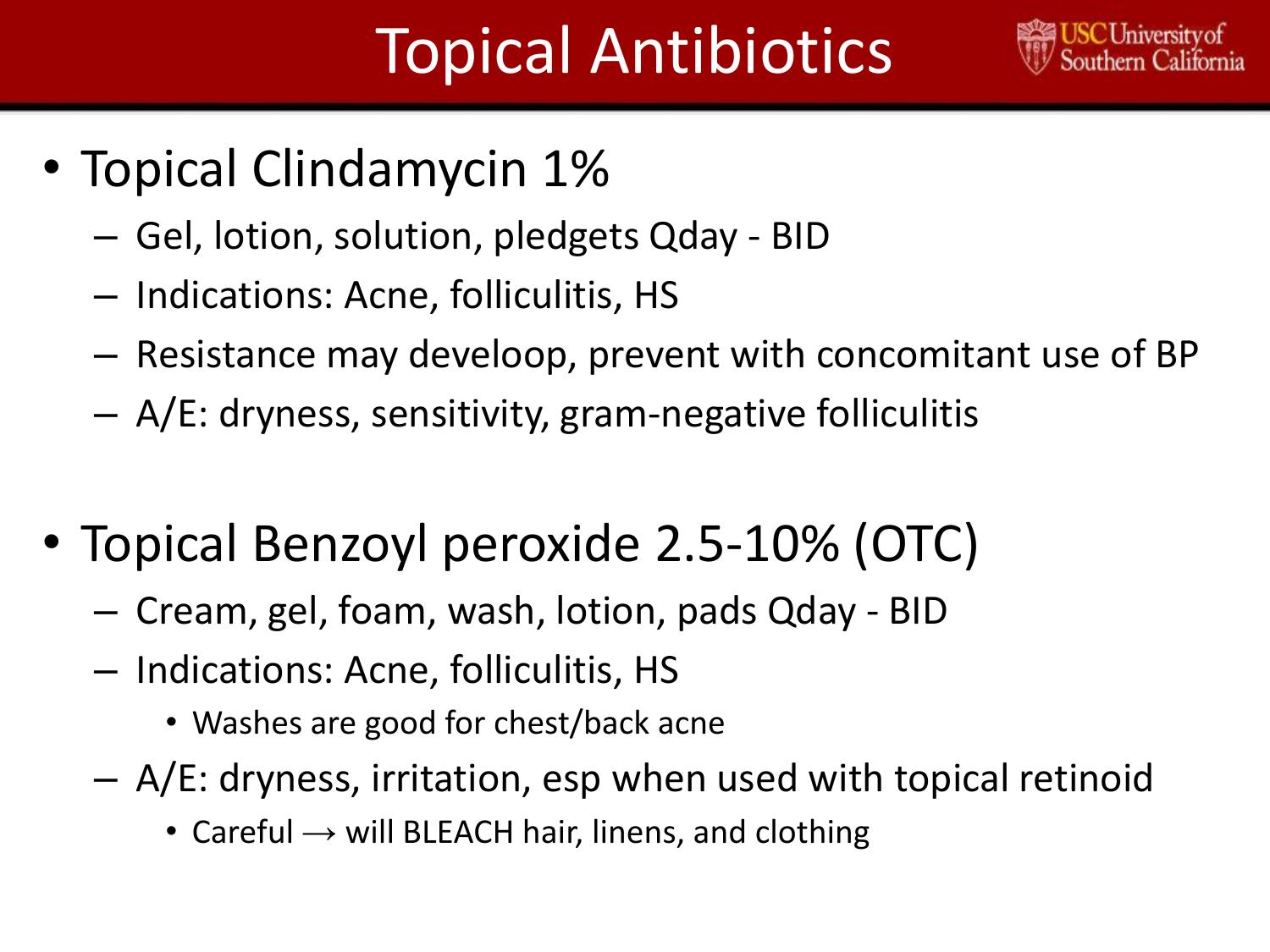# Topical Anti-Neoplastics WSCUniversity of



| <b>Drug Name</b>       | <b>Imiquimod 5% cream</b><br>(Aldara)                                                                                                  | <b>5-Fluorauracial 5% cream</b><br>(Efudex)                                                  |
|------------------------|----------------------------------------------------------------------------------------------------------------------------------------|----------------------------------------------------------------------------------------------|
| Indication(s)          | Genital warts, superficial BCC,<br>AK, common warts, SCCis,<br>molluscum                                                               | AK, actinic chelitis, SCCis,<br>superficial BCC, common and<br>genital warts, porokeratoses  |
| <b>Dosing</b>          | Varies; most common M,W,F PM Qday - BID; length varies with<br>application, wash off in AM x 16 diagnosis; frequently used qD<br>weeks | for 4 weeks, BID for 2 weeks<br>depending on patient<br>preference                           |
| <b>Initial Labs</b>    | <b>None</b>                                                                                                                            | <b>None</b>                                                                                  |
| <b>Monitoring</b>      | No specific monitoring<br>Check for appropriate response to treatment while minimizing<br>A/E                                          |                                                                                              |
| <b>Adverse Effects</b> | Erythema, pruritus, pain,<br>burning, irritation, scaling,<br>erosion/ulceration, flu-like<br>symptoms in 1-2%                         | Erythema, pain, burning,<br>irritation, scaling,<br>erosion/ulceration,<br>photosensitivity; |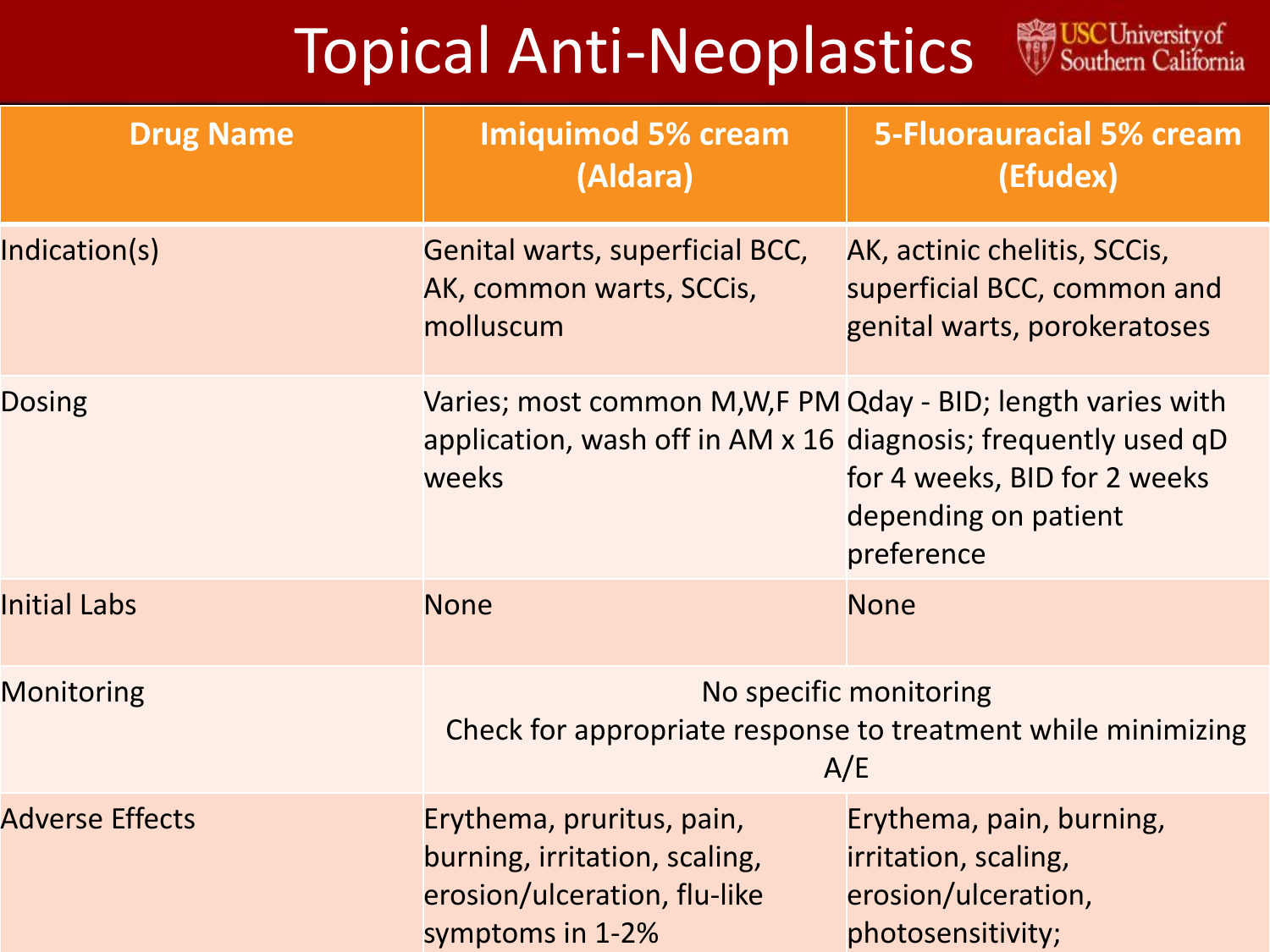## Systemic Retinoids



|                          | <b>Isotretinoin</b><br>(Accutane)                                                                                                                   | <b>Acitretin</b><br>(Soriatane)                                                                |
|--------------------------|-----------------------------------------------------------------------------------------------------------------------------------------------------|------------------------------------------------------------------------------------------------|
| Indication(s)            | Acne, rosacea, hidradenitis suppurtiva,<br>pityriasis rubra pilaris, Darier's disease                                                               | Psoriasis, pityriasis rubra pilaris,<br>hidradenitis suppurativa                               |
| <b>Dosing</b>            | 0.5-1.0mg/kg/day div BID or Qday<br>Goal dose: 120-150mg/kg                                                                                         | Oral 10-25mg PO Qday, can titrate<br>up                                                        |
| Labs/Monitoring          | <b>CBC, CMP, FLP Qmonth</b><br>Females: 2 negative urine/serum preg test,<br>1 month apart<br><i>*requires iPledge enrollment</i>                   | <b>CBC, CMP, FLP Qmonth</b>                                                                    |
| <b>Adverse Effects</b>   | Xerosis, cheilitis, nasal dryness, dry eye,<br>arthralgia/myalgia, HLD, hyperostosis,<br>transaminitis, headache, pseudotumor,<br>IBD?, depression? | Xerosis, cheilitis, hair loss, dry-eye,<br>photosensitivity, HLD,<br>transaminitis             |
| <b>Contraindications</b> | Pregnancy<br>Contraception 1 month after d/c<br>Caution: IBD, psych, HLD, bone disease                                                              | Pregnancy<br>Contraception 3 years after d/c<br>Severe renal/hepatic dx, or HLD<br>Alcohol use |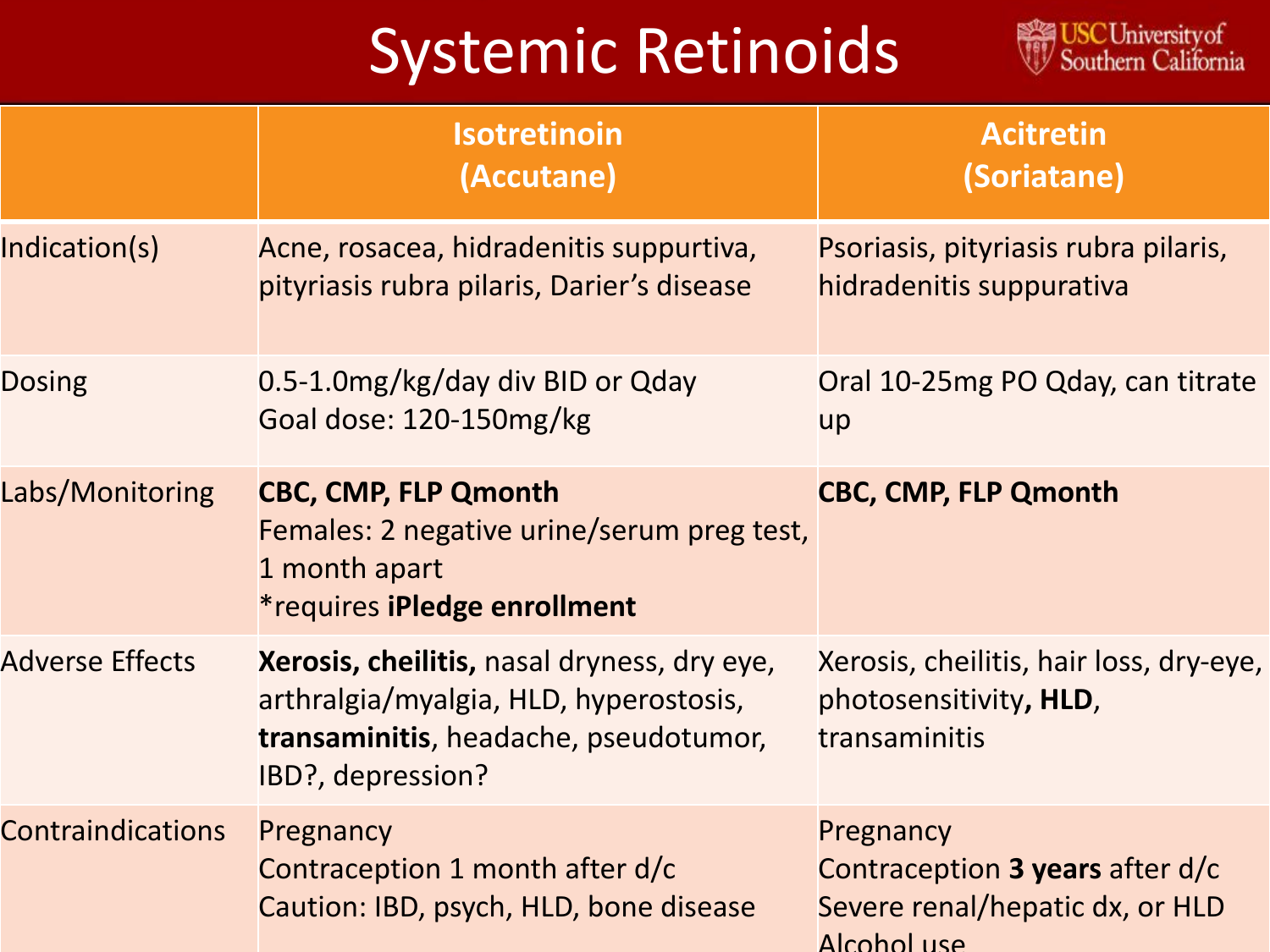# TNFa-Inhibitors



|                        | <b>Adalimumab</b><br>(Humira)                                                                                                                                              | <b>Etanercept</b><br>(Enbrel)       | <b>Infliximab</b><br>(Remicaide)  |
|------------------------|----------------------------------------------------------------------------------------------------------------------------------------------------------------------------|-------------------------------------|-----------------------------------|
| Indication(s)          | Psoriasis, psoriatic arthritis                                                                                                                                             | Psoriasis, psoriatic<br>arthritis   | Psoriasis, psoriatic<br>arthritis |
| Dosing                 | 80mg SC day1; 40mg SC<br>day 8, then 40mg SC q2wk                                                                                                                          | 50mg SC BID x 3<br>months; then Qwk | 3-5 mg/kg IV at 0, 2, 6,<br>8 wks |
| <b>Initial Labs</b>    | CBC, CMP, PPD/quant gold, Hep B/C panel                                                                                                                                    |                                     |                                   |
| Monitoring             | CBC, CMP Q6-12mo<br>PPD/quant gold Qyear                                                                                                                                   |                                     |                                   |
| <b>Adverse Effects</b> | Common: Injection site reaction/infusion reaction<br>Uncommon: malignancy, demyelinating disease (GBS), CHF exacerbation,<br>infection, new-onset psoriasis, auto-immunity |                                     |                                   |
| Contraindications      | Active infection<br>Chronic infection<br>FHx of demyelinating disease (i.e. MS)<br>Active/latent Hep B                                                                     |                                     |                                   |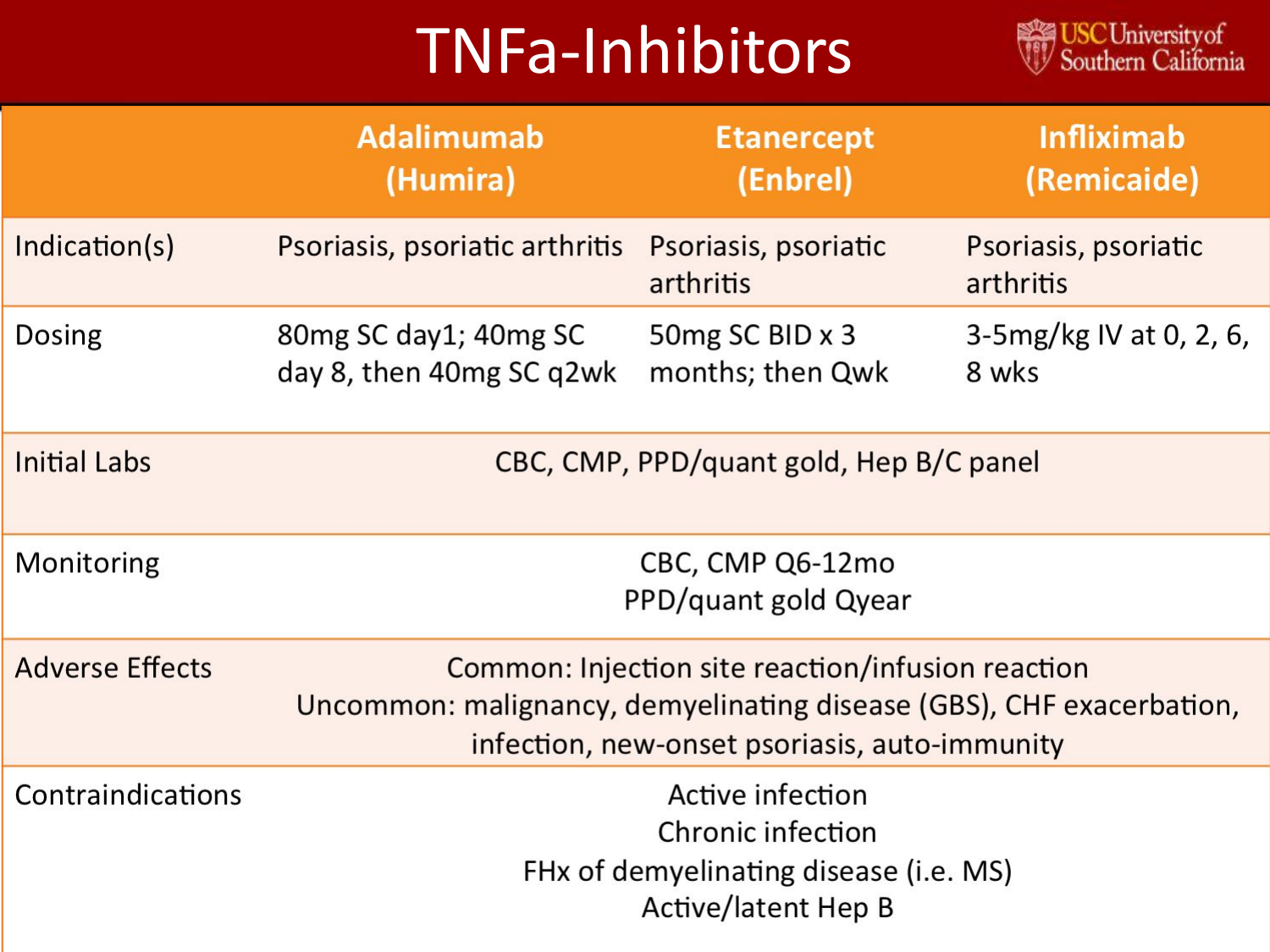# **Other Biologics**



| <b>Drug</b><br><b>Name</b> | <b>Ustekinumab</b><br>(Stelara)<br>IL 12/23 antagonist                                                                       | <b>Secukinumab</b><br>(Cosentyx)<br>$IL-17$                                                              | <b>Dupilumab</b><br>(Dupixent)<br>IL-4/13 inhibitor            |
|----------------------------|------------------------------------------------------------------------------------------------------------------------------|----------------------------------------------------------------------------------------------------------|----------------------------------------------------------------|
| Indication(s)              | Psoriasis, psoriatic arthritis                                                                                               | Psoriasis, psoriatic arthritis; superior to<br><b>Stelara and Etanercept in PASI 75</b><br><b>scores</b> | Atopic dermatitis; approved for adults<br>and children         |
| <b>Dosing</b>              | 45 or 90mg SQ (weight based dosing) on<br>day 1; repeat in 4 weeks; then Q3<br>months<br>Injection given during clinic visit | Loading dose of 300 mg and 150 mg<br>every 4 weeks                                                       | Initial dose of 600 mg then 300 mg Q2<br>weeks                 |
| Labs/Monito<br>ring        | CBC, CMP Q6-12mo, Hep B/C panel<br>PPD/quant gold Qyear                                                                      | CBC, CMP Q6-12mo, Hep B/C panel<br>PPD/quant gold Qyear                                                  | <b>None</b>                                                    |
| Adverse<br><b>Effects</b>  | Common: Injection site reaction<br>Uncommon: infection, malignancy,<br>reversible posterior leukoencephalopathy<br>syndrome  | Nasopharyngitis, injection site reactions,<br>headaches, candidiasis and HSV                             | Keratoconunctivitis, increased risk of<br><b>HSV</b> infection |
| Contraindica<br>tion       | Active infection (i.e. TB)<br><b>Chronic/recurrent infection</b>                                                             | Active infection (i.e. TB)<br><b>Chronic/recurrent infection</b>                                         | <b>None</b>                                                    |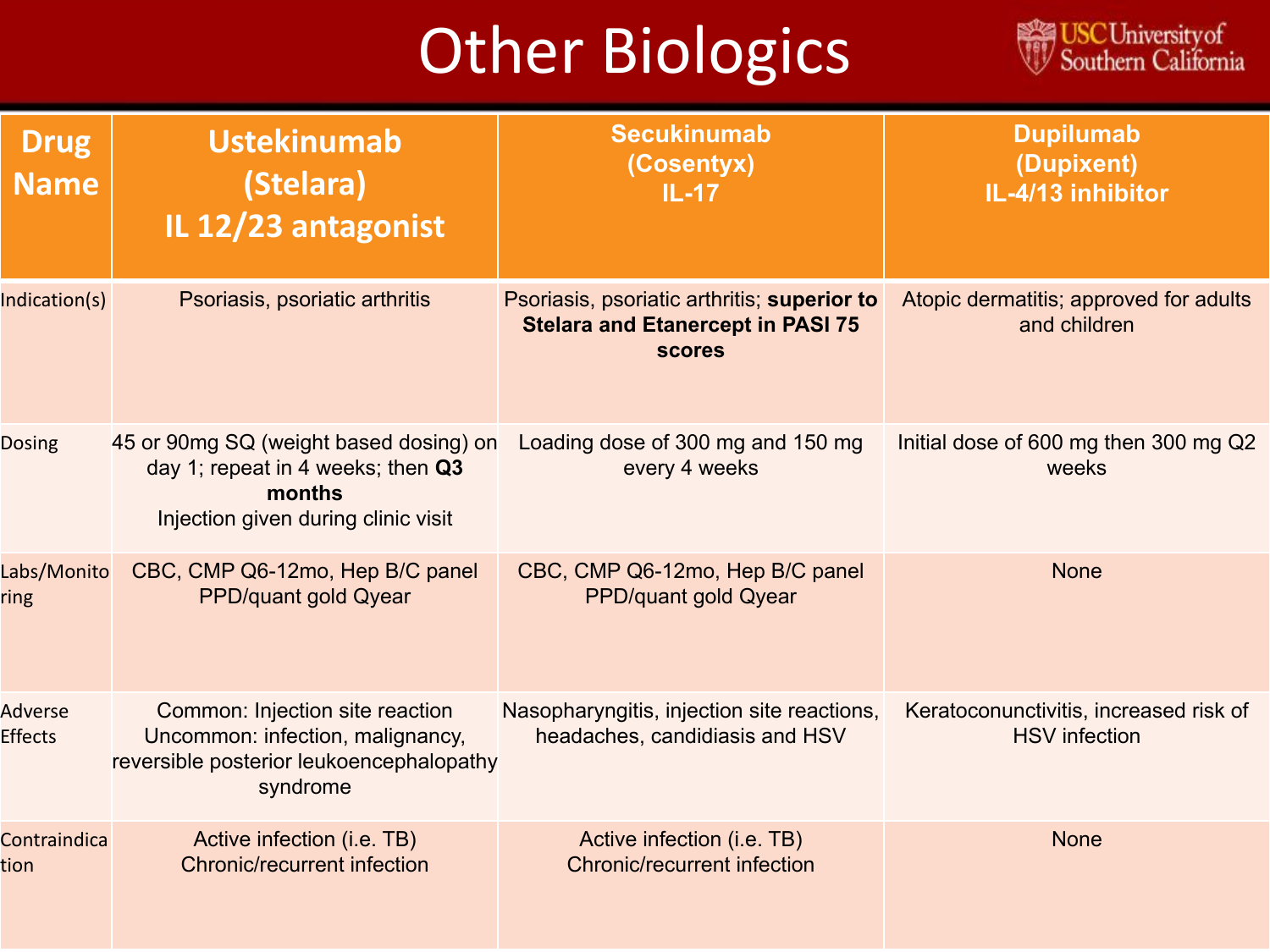#### Immunosuppressants



| <b>Drug</b>                                                                                                                    | <b>Indications</b>                                                | Labs/Monitoring                                                                                                         | <b>Adverse Effects</b>                                                                      | <b>Notes</b>                                                                      |
|--------------------------------------------------------------------------------------------------------------------------------|-------------------------------------------------------------------|-------------------------------------------------------------------------------------------------------------------------|---------------------------------------------------------------------------------------------|-----------------------------------------------------------------------------------|
| <b>Azathioprine</b><br>(Imuran)<br>Oral; inhibits DNA CTD, AD,<br>synthesis                                                    | Immunobullous<br>disease, vasculitis,<br>photo-dermatoses Hep B/C | <b>TPMT level</b><br>CBC, CMP<br>PPD/quant gold                                                                         | <b>Myelosuppression</b><br>Malignancy<br><b>Infection</b><br>Teratogen<br>GI, transaminitis | Many drug<br>interactions                                                         |
| <b>Cyclosporine</b><br>- Oral; calcineurin<br>inhibitor $\rightarrow$ inhibits gangrenosum<br>T-cells                          | Psoriasis, AD,<br>pyoderma                                        | BP, CBC, CMP, FLP, Renal dysfunction<br>U/A, Mg<br>PPD/quant gold,<br>Hep $B/C$                                         | HTN, HyperK<br>HLD, NMSC                                                                    | 2-5mg/kg Qday<br>Max 3-6 mos<br>MANY drug<br>interactions                         |
| <b>MTX</b><br>- Oral; Inhibits folic syndrome, atopic<br>acid pathway $\rightarrow$<br>interferes with<br><b>DNA synthesis</b> | Psoriasis, sezary<br>derm, bullous dx                             | 5mg test dose,<br>check CBC; then<br>5-25mg PO Qwk,<br>CBC, CMP, Hep B/C, lymphoma,<br>PPD/quant, HIV;<br>folic acid QD | Stomatitis, LFTs,<br>alopecia, N/D,<br>anemia, BUN/Cr,<br>pneumonitis,<br>infection         | Liver bx after<br>1-1.5gm to eval<br>for hepatic<br>fibrosis<br><b>NO alcohol</b> |
| Mycophenolate<br><b>Mofetil (Cellcept)</b><br>- Oral; Inhibits<br>المثملم مالحمين بمنصب متثمر بالمر                            | Psoriasis, AD,<br>bullous, CTD,<br>vasculitis                     | CBC, CMP,<br>PPD/quant, Hep<br>B/C                                                                                      | Diarrhea, GU,<br>infection, cytopenia, preferentially<br>malignancy                         | T and B cells<br>effected                                                         |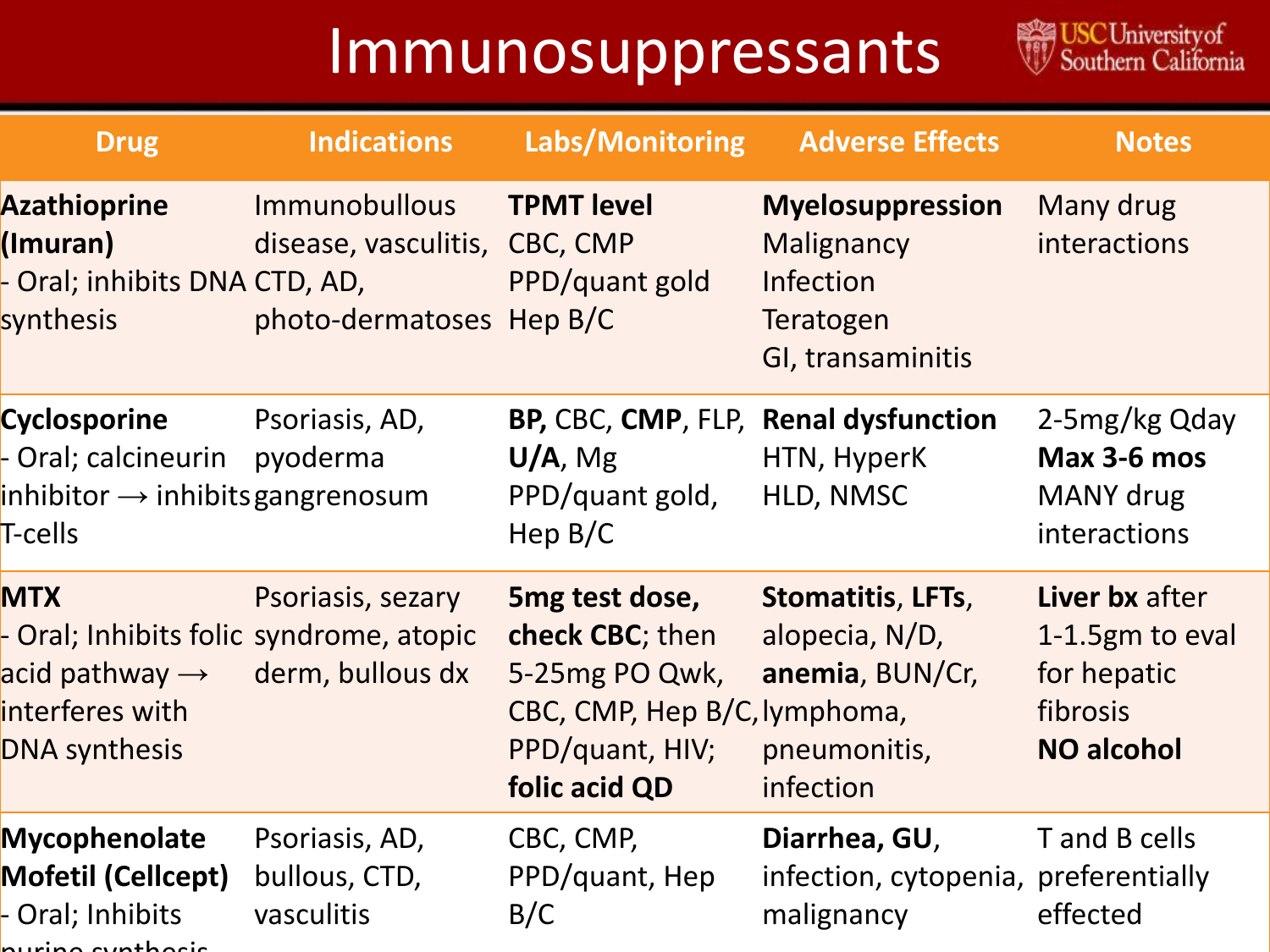#### Immunosuppressants



|                          | <b>Prednisone</b>                                                                                                                                                                          |
|--------------------------|--------------------------------------------------------------------------------------------------------------------------------------------------------------------------------------------|
| Indication(s)            | Bullous, CTD, vasculitis, papulosquamous, contact dermatitis, etc.                                                                                                                         |
| <b>Dosing</b>            | <b>Varies;</b> 1mg/kg daily <b>tapered</b> over 3-4 weeks, but largely varies based on<br>diagnosis<br>. No taper needed if < 2 weeks<br>PPx: Ca/Vit D, PPI/H2 blocker, alendronate        |
| Labs/Monitoring          | Baseline PPD/quant, fasting glucose, TG, K, BP, weight, eye exam (cataracts)<br><b>DEXA/Ophtho exam Qyear</b>                                                                              |
| <b>Adverse Effects</b>   | <b>Endocrine</b> (adrenal, DM, Cushing syndrome), GI (ulcer), MSK (osteoporosis),<br>Psych (depression, anxiety, psychosis), ID (infection), cardiac (HTN), ocular<br>(cataract, glaucoma) |
| <b>Contraindications</b> | Active systemic infection (fungal, HSV keratitis), others are relative<br>contraindications                                                                                                |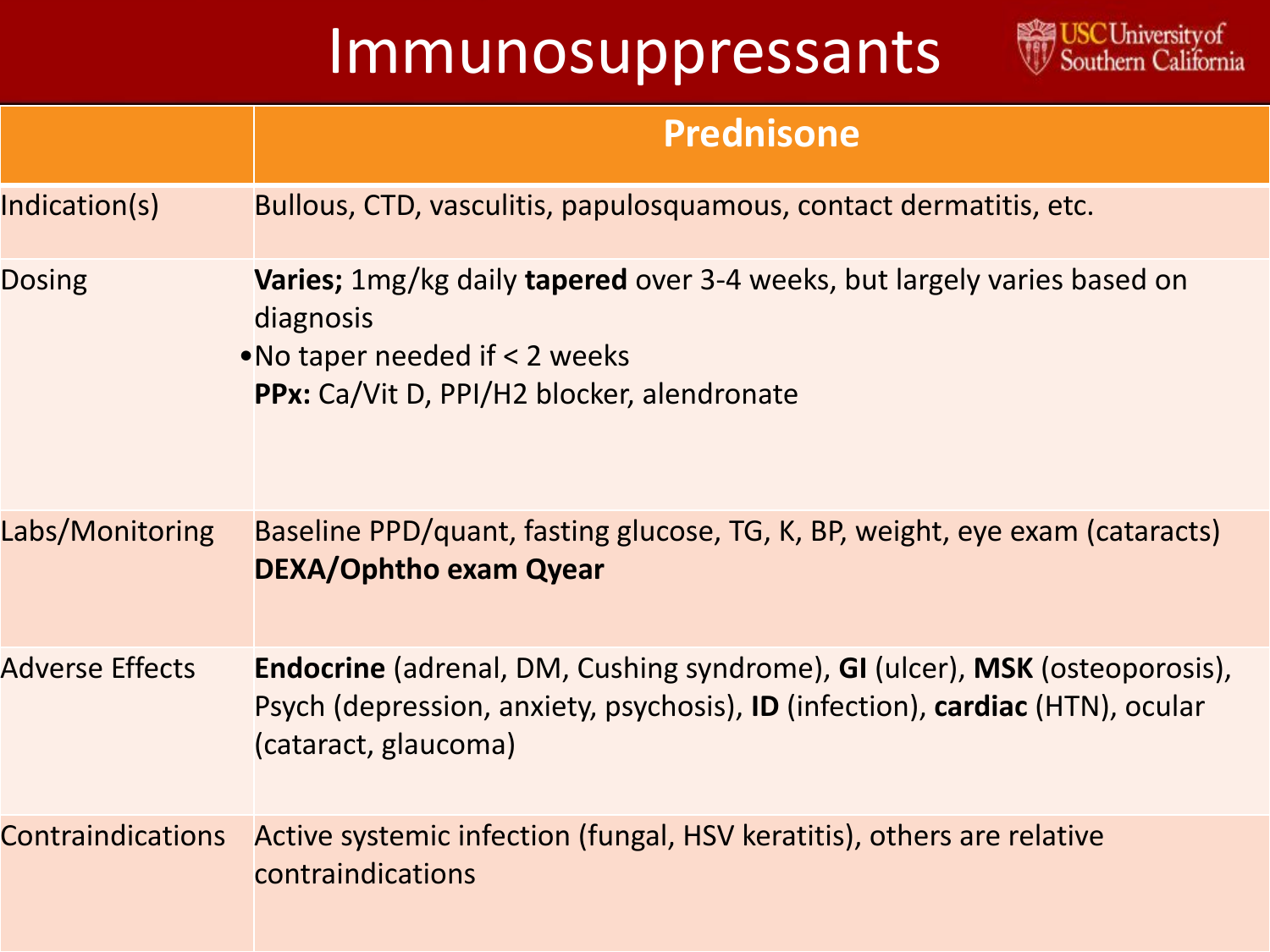# **Others**



#### **• Dapsone**

- Neutrophilic dermatoses
- Check CBC, CMP G6PD at baseline
	- CBC Q1-2 weeks at initiation/increase in dose
- A/E: methemoglobinemia, motor neuropathy
- **• Plaquenil**
	- SLE, DLE, SCLE
	- Labs: CBC, CMP, G6PD
		- Ophtho exam within first 12 months retinopathy
		- CBC, LFTs Q6-12 months
	- A/E: Retinopathy; blue-gray pigmentation on shins, face, palate, nails, hepatic damage, myopathy, neuropathy, psychosis, BM suppression

#### **• Intravenous Immunoglobulin (IVIG)**

- Dermatomyositis, other CTD, TEN, immunobullous disease, inflammatory dermatoses
- IV infusion, dosing varies depending on diagnosis
- Labs: CBC, CMP, IgA levels, RF, cryoglobulins, HIV, Hep B/C
- A/E: Infusion reaction, thromboembolism, neutropenia, hemolysis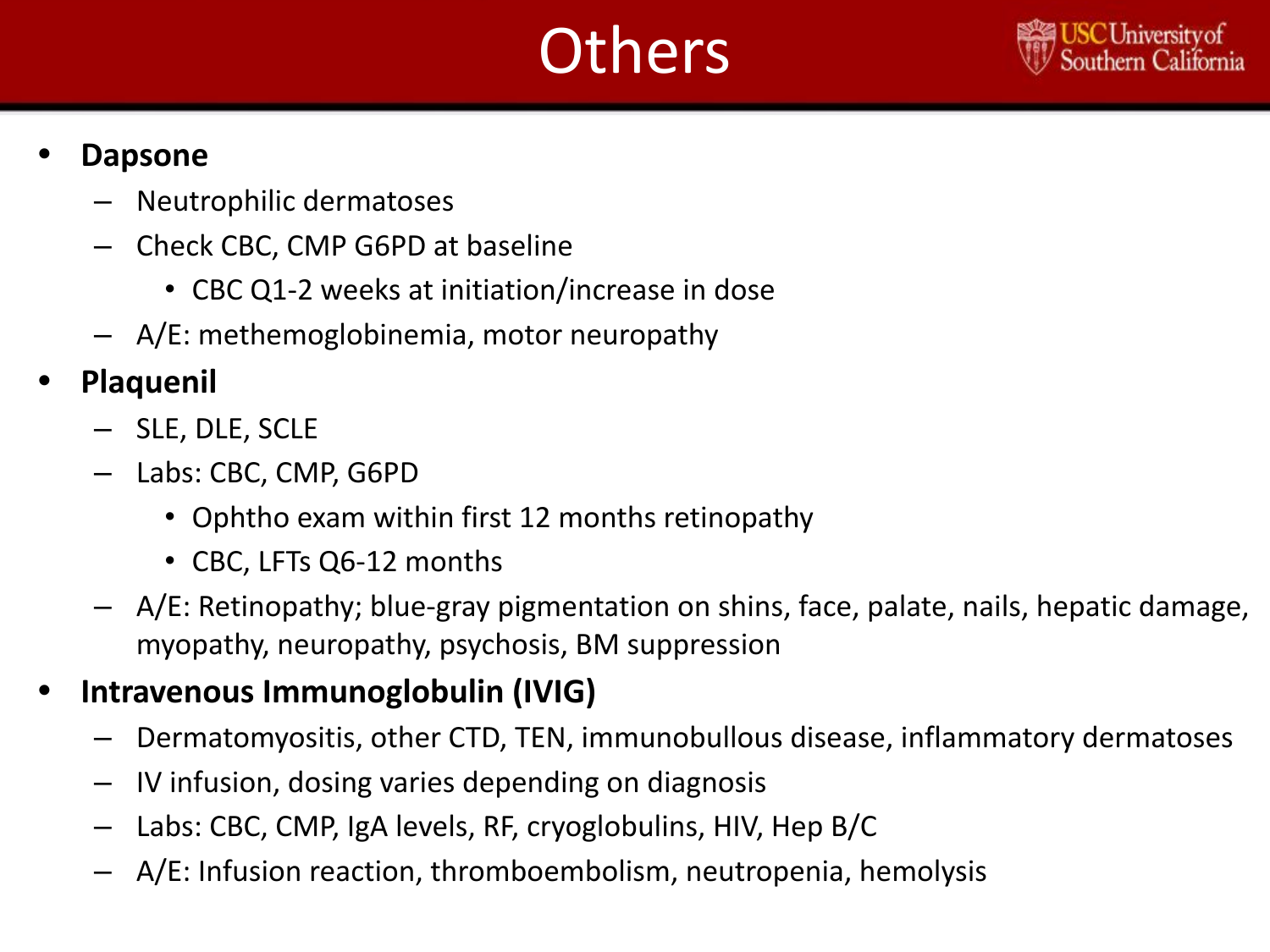#### Most Important Rule

- Patient education
	- Discuss risks, benefits, alternatives
	- Importance of routine labs and clinic follow-up
	- $-$  Topicals  $\rightarrow$  Stress appropriate use to the patient
		- Frequency and location are key!
		- Draw on body-map for patient
		- Write/type instructions
	- Document in your note